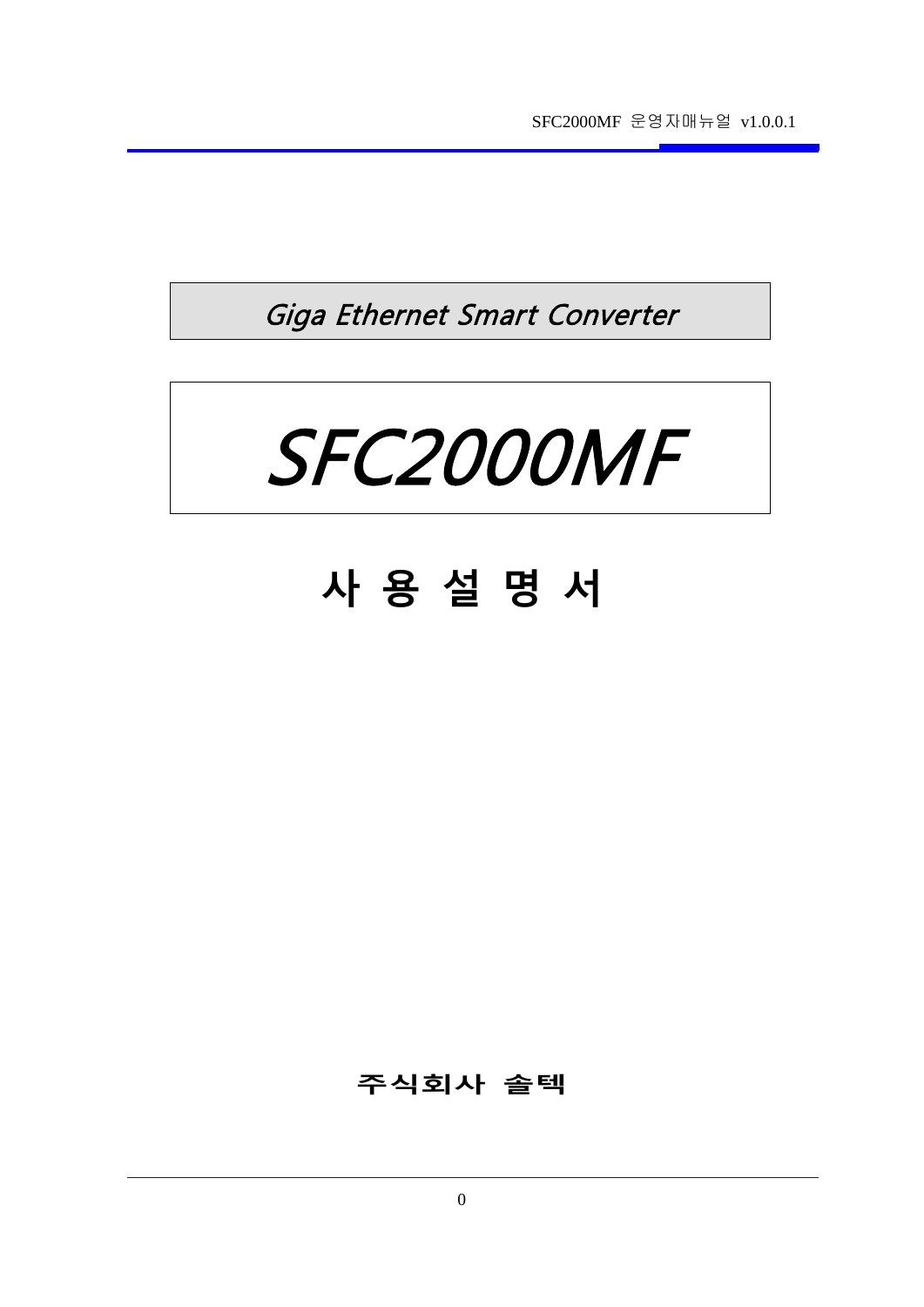### **사용하시기 전에**

저희 제품을 이용해 주셔서 감사합니다.

본 제품은 주식회사 솔텍에서 개발한 SFC2000MF 으로 Giga Ethernet Smart Converter 입니다.

본 제품은 국내 전자파 적합등록필증을 취득하였습니다. 본 제품은 DC 12V 로 별도의 전압 조정이 필요 없습니다.

본 사용 안내서는 SFC2000MF 의 설치 및 운용에 관한 설명서 입니다.

구매하신 제품에 대한 문의나 궁금한 사항이 있으신 분은 본 사용 안내서를 참 조하거나, 당사 WebSite 를 방문하시거나, 제품을 구입하신 곳이나 아래의 연락 처로 연락하여 주시기 바랍니다.

본 사용 안내서는 제품의 기능 향상이나 인쇄 오류의 정정 등으로 인해 예고 없이 내용이 변경 될 수 있습니다.

주식회사 솔텍 본사: 서울시 영등포구 당산 4 가 SKV1 Center W 동 1702 호 ㈜솔텍 TEL: (02)701-8100 FAX: (02)701-6200 e-mail: soltech@soltech.co.kr Web Site: www.soltech.co.kr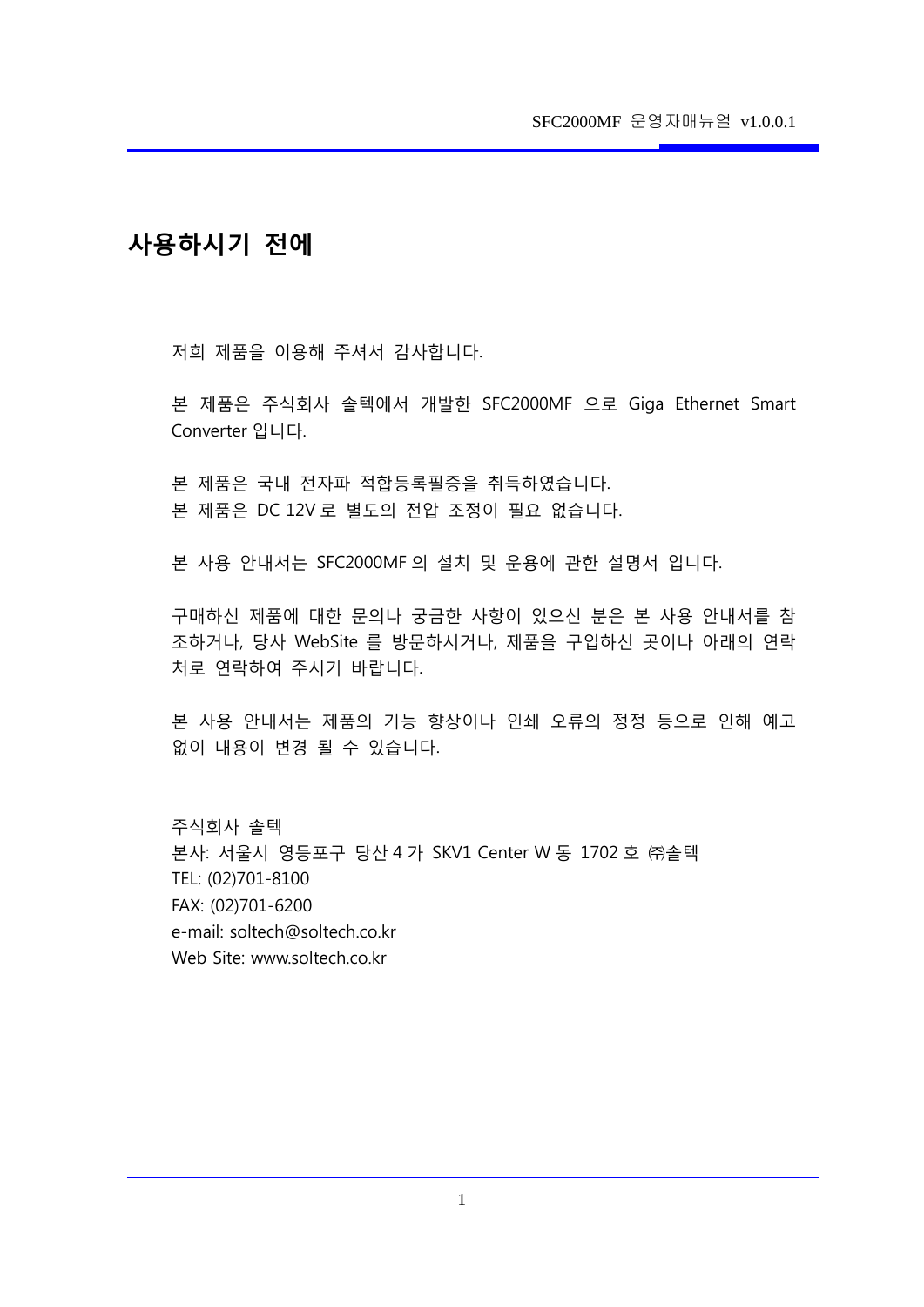### SFC2000MF 운영자매뉴얼 v1.0.0.1

# 목 차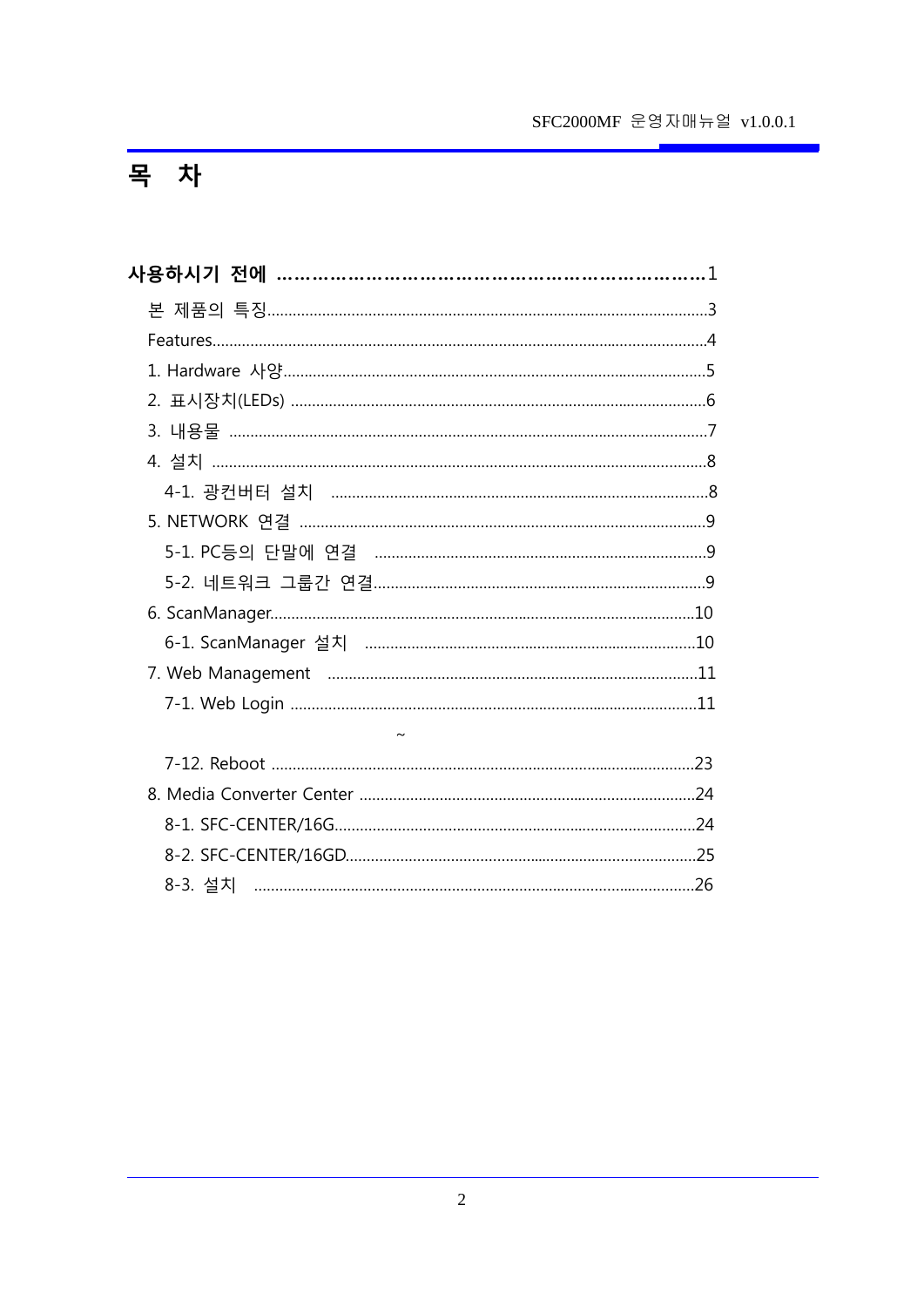### **본 제품의 특징**

Fiber Optic Media Converter 는 Ethernet 또는 Giga Ethernet 에서 넓은 대역폭 과 안정적인 장거리 데이터 전송을 위한 광케이블과 UTP 케이블의 연결에 필요 한 컨버터 입니다.

SFC2000MF 는 10/100/1000Base-TX Port 와 100/1000Base-FX 네트워크간의 연 결을 위한 RJ-45 Port 와 광 슬롯 Port 를 갖추고 있습니다.

본 제품의 RJ-45 Port 는 연결된 단말 장치와의 10Mbps/100Mbps/1000Mbps 의 속도와 Full 혹은 Half Duplex 연결을 자동으로 감지하여(Auto-Sensing) 각 Port 에 최대 2000Mbps 의 Dedicate 된 Bandwidth 를 제공합니다. 또한 Automatic MDI/MDI-X 기능으로 Crossover 케이블 없이 Straight 케이블로 UpLink 연결이 가능 합니다.

본 제품의 광 Port 는 다양한 SFP 모듈을 사용하여 사용자가 원하는 모듈을 삽 입 후 사용 할 수 있게 설계하였습니다. Single mode, Multi Mode, Single Mode 1Core(WDM) 등 SFP 모듈 종류를 사용 할 수 있습니다.

본 제품은 설치와 사용이 매우 간단하여 보통의 Ethernet Hub 와 같이 Network Cable 을 연결하는 것만으로 설치하여 사용할 수 있습니다. 그리고 관리가 매우 간단하여 전면에 표시된 System Power 와 Port 의 Link/ Activity/Speed/Duplex 표시만으로 동작과 오류상태를 확인할 수 있습니다.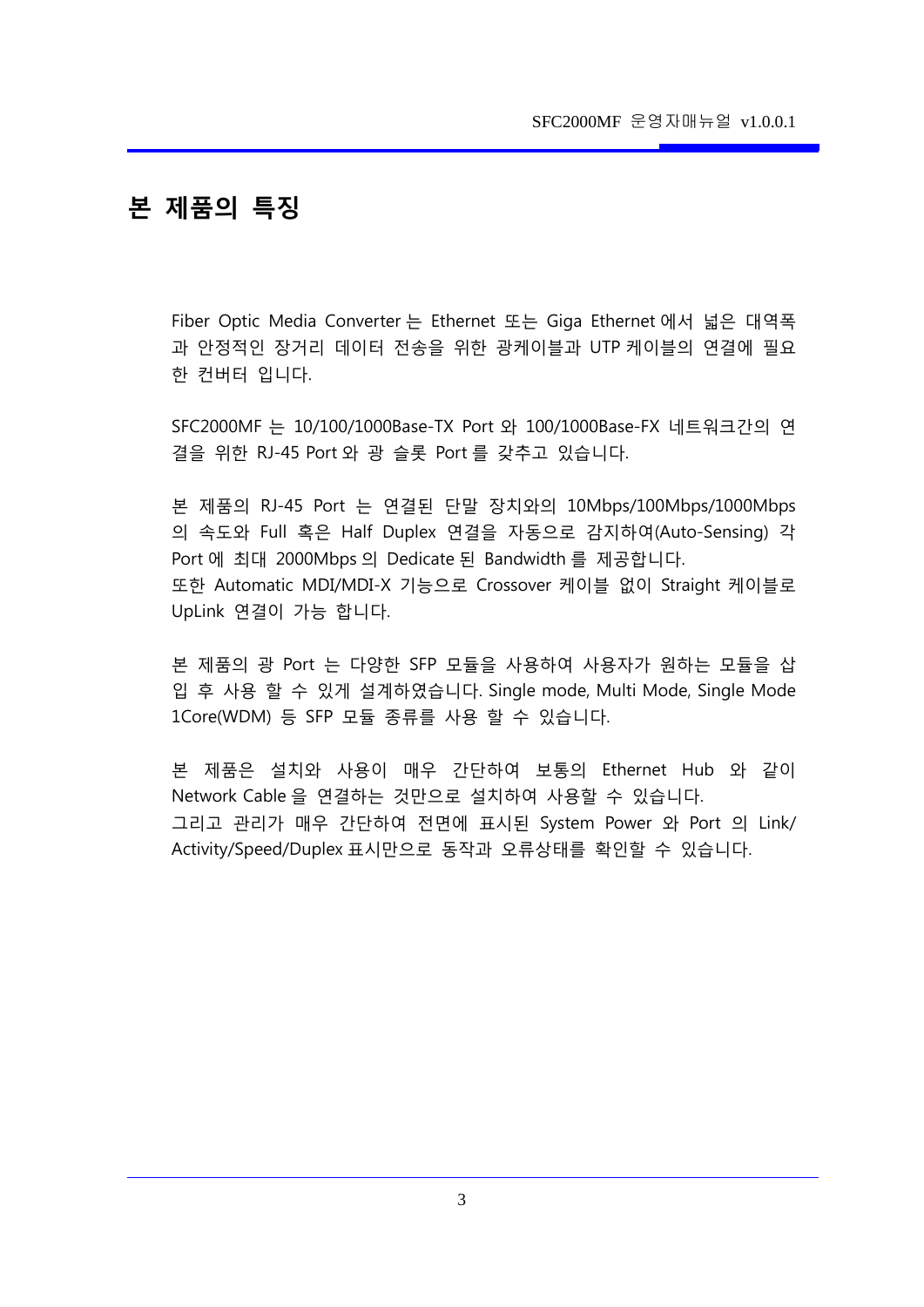# **Features**

- 10Base-T, 100Base-TX, 1000Base-T
- 100/1000Base-SX/LX, Ethernet standard
- 10Mbps/100Mbps/1000Mbps 전송속도 자동감지/자동설정(AutoNegotiation)
- Full Duplex 및 Half Duplex 지원
- UpLink UTP Cable Auto-MDIX 자동감지
- 네트워크 상태를 모니터링 할 수 있는 Power, Act, Link 표시용 LED
- DC 전원 지원
- 멀티모드 SFP(LC 타입) Fiber 지원
- 싱글모드 SFP(LC 타입) Fiber 지원
- 싱글모드 SFP(SC 타입) Fiber WDM 지원
- Jumbo Frame : 9216bytes
- Flow Control 지원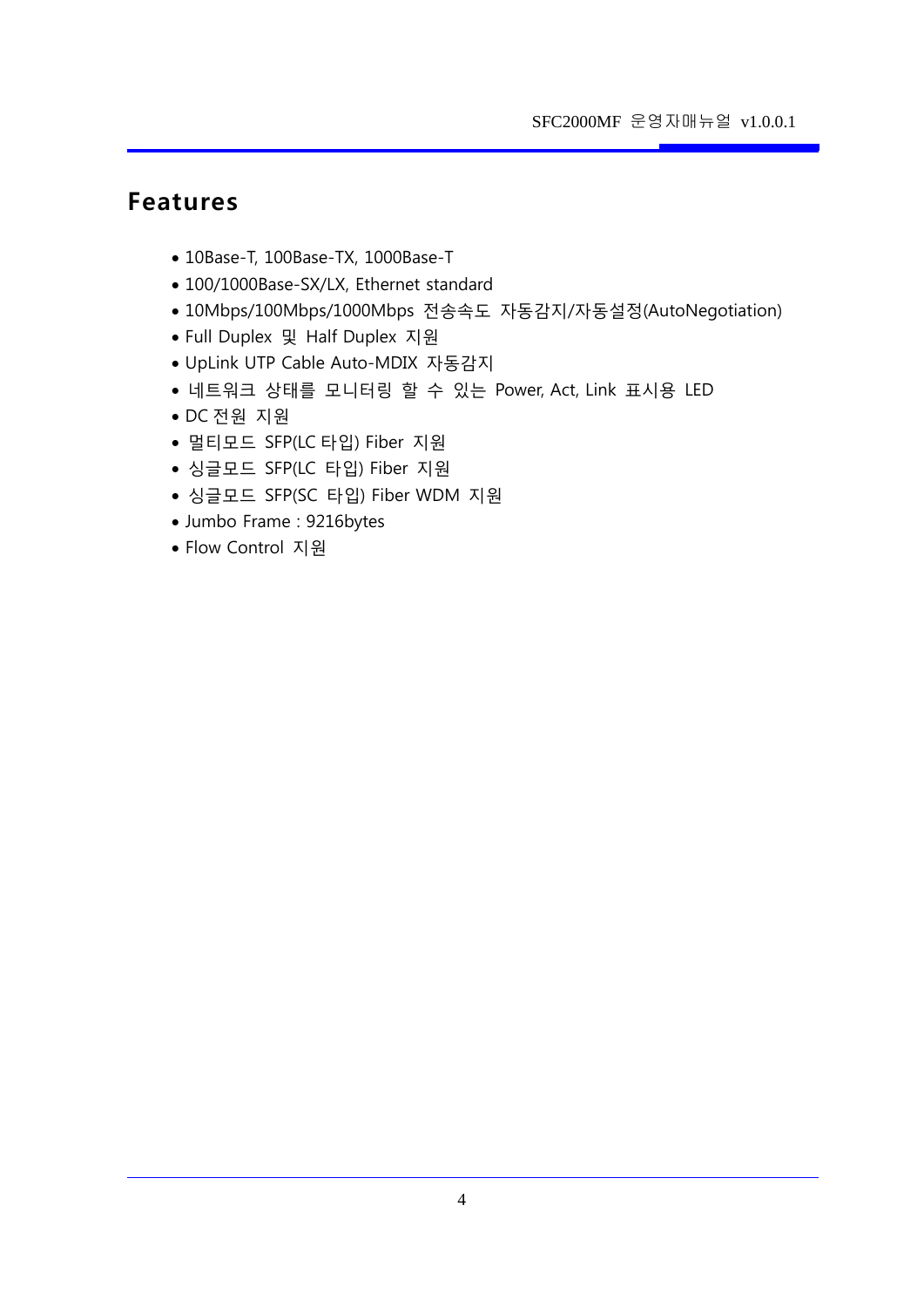### **1. Hardware 사양**

### **Ethernet 규격**

IEEE802.3 / IEEE802.3x 10/100/1000Base-TX and 100/1000Base FX standards

**Connectors** : RJ45 와 Fiber SFP Module Type

### **Cable**

- UTP : Cat.5 UTP/STP
- $-$  Fiber : 50/125 $\mu$ m, 62.5/125 $\mu$ m Multimode Fiber 8.3~10/125µm Singlemode Fiber

### **Data Transfer Rate**

- UTP : 10Mbps/100Mbps/1000Mbps
- Fiber : 100Mbps/1000Mbps
- **Operating Temperature** : 0℃ to 70℃
- **Humidity** : 5% to 95% (이슬이 맺히지 않을 것)

#### **Power**

- AC/DC Adaptor : DC 12V, 1.5A SMPS

 **Size** 94 mm (W) x 71 mm (D) x 26mm (H)

### **상태 표시**

Power On 표시 Link/Activity/Speed/Duplex 표시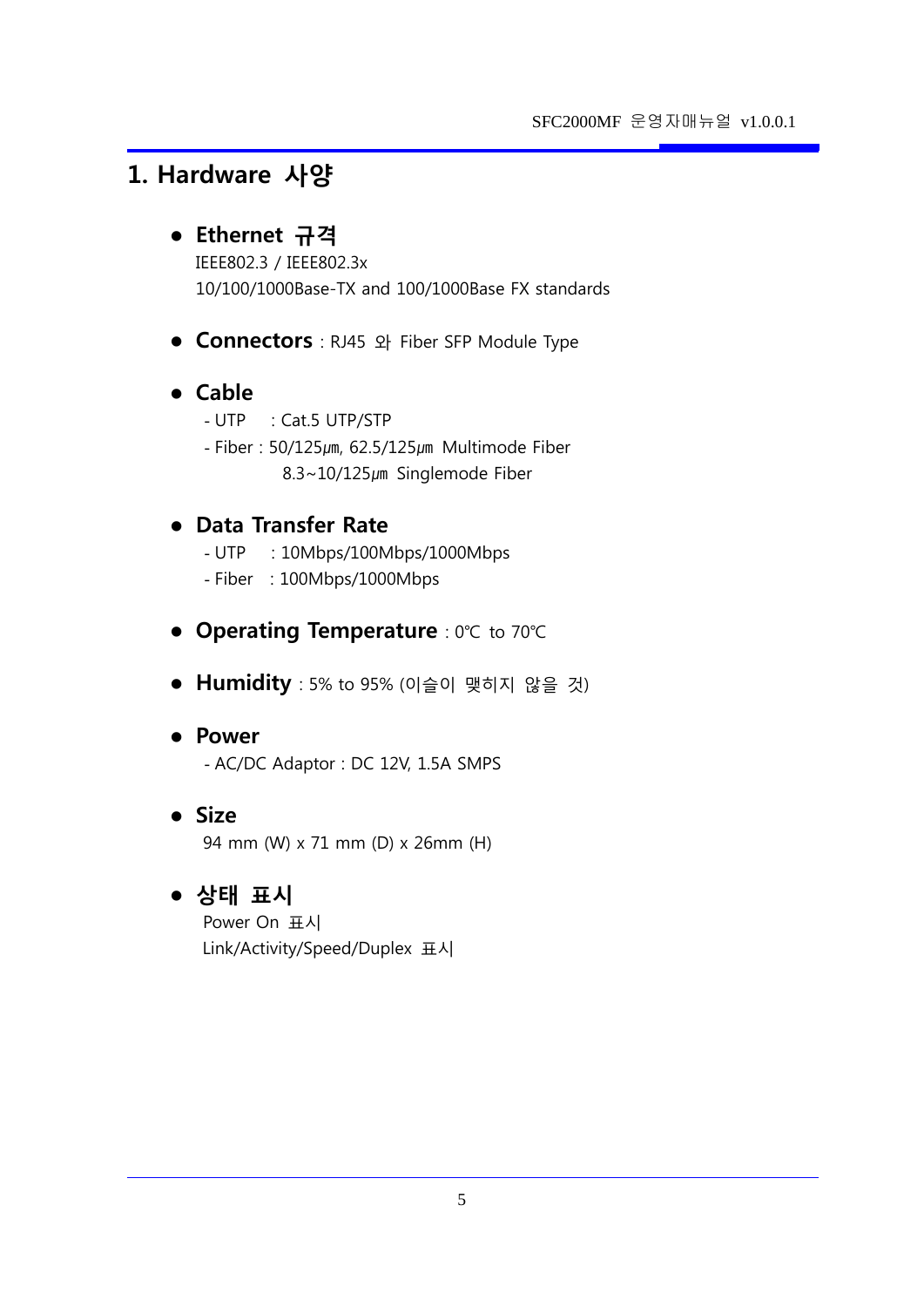# **2. 표시장치(LEDs)**



아답터의 AC 전원 플러그를 꼽은 후 DC 플러그를 미디어 컨버터에 연결하면 모든 LED 가 셀프 테스트를 위해 한번 깜빡이고 난 후 PW 가 녹색으로 점등된 상태가 됩니다.

#### ◐ **LEDs**

- ① PW : DC 전원이 정상일 때 점등
- ② FD : TX 포트에 연결된 장비가 Full Duplex 모드인 경우 점등 Half Duplex 모드일 때 꺼짐
- ③ 1000(FIBER) : Fiber 연결 장비가 1000Mbps 모드 일 때 점등
- ④ 1000(UTP) : UTP 연결 장비가 1000Mbps 모드 일 때 점등
- ⑤ LINK/ACT(FIBER) : Fiber 케이블 연결이 상대측과 정상일 때 점등 FX 포트로 데이터 전송중 일 때 깜박임
- ⑥ LINK/ACT(UTP) : UTP 케이블 연결이 상대측과 정상일 때 점등 TX 포트로 데이터 전송중 일 때 깜박임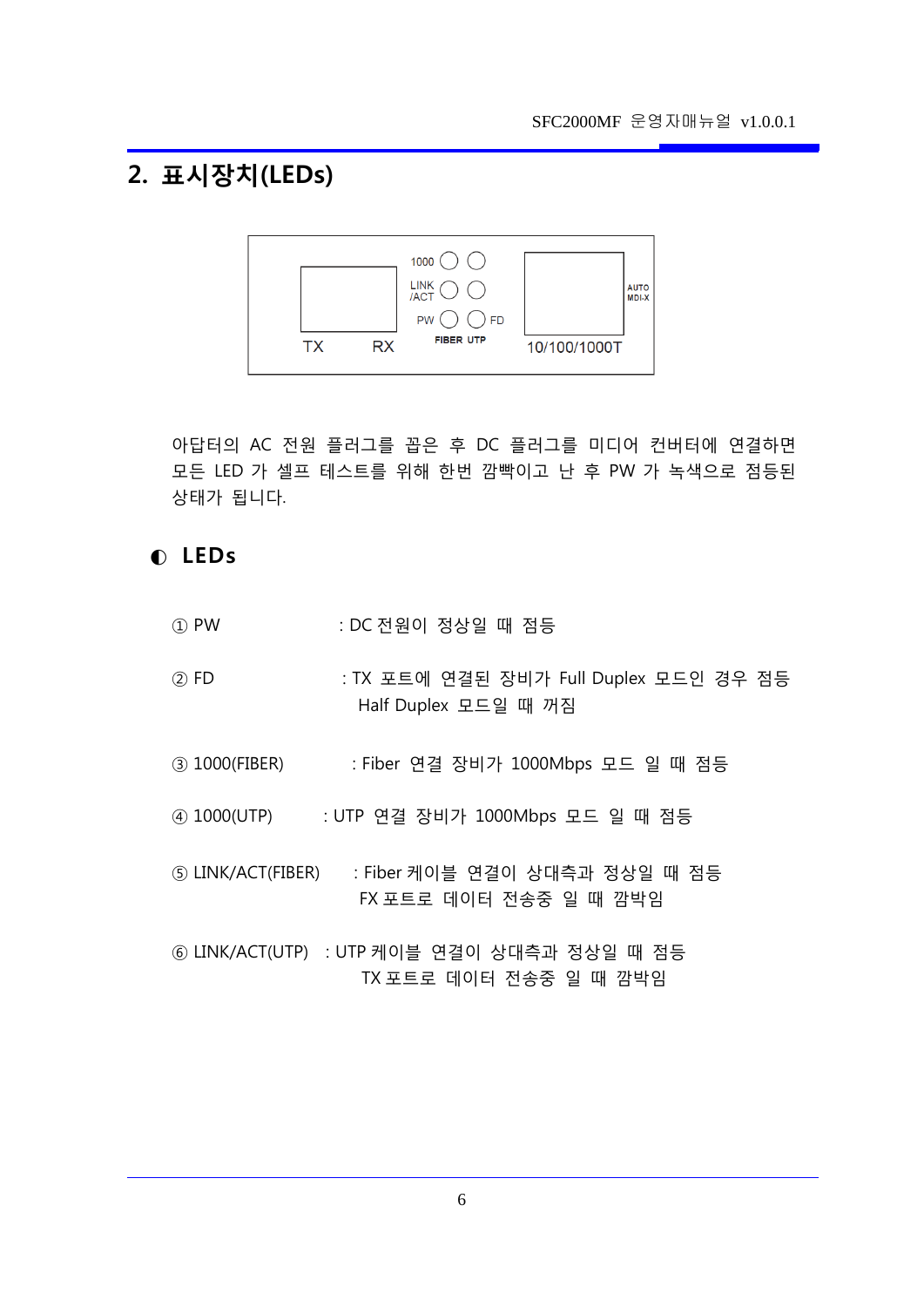SFC2000MF 운영자매뉴얼 v1.0.0.1

# **3. 내용물**

본 제품은 다음과 같이 구성되어 있습니다.

- ① SFC2000MF 본체
- ② AC/DC Adaptor - 12V, 1.5A SMPS
- ③ 사용자 설명서

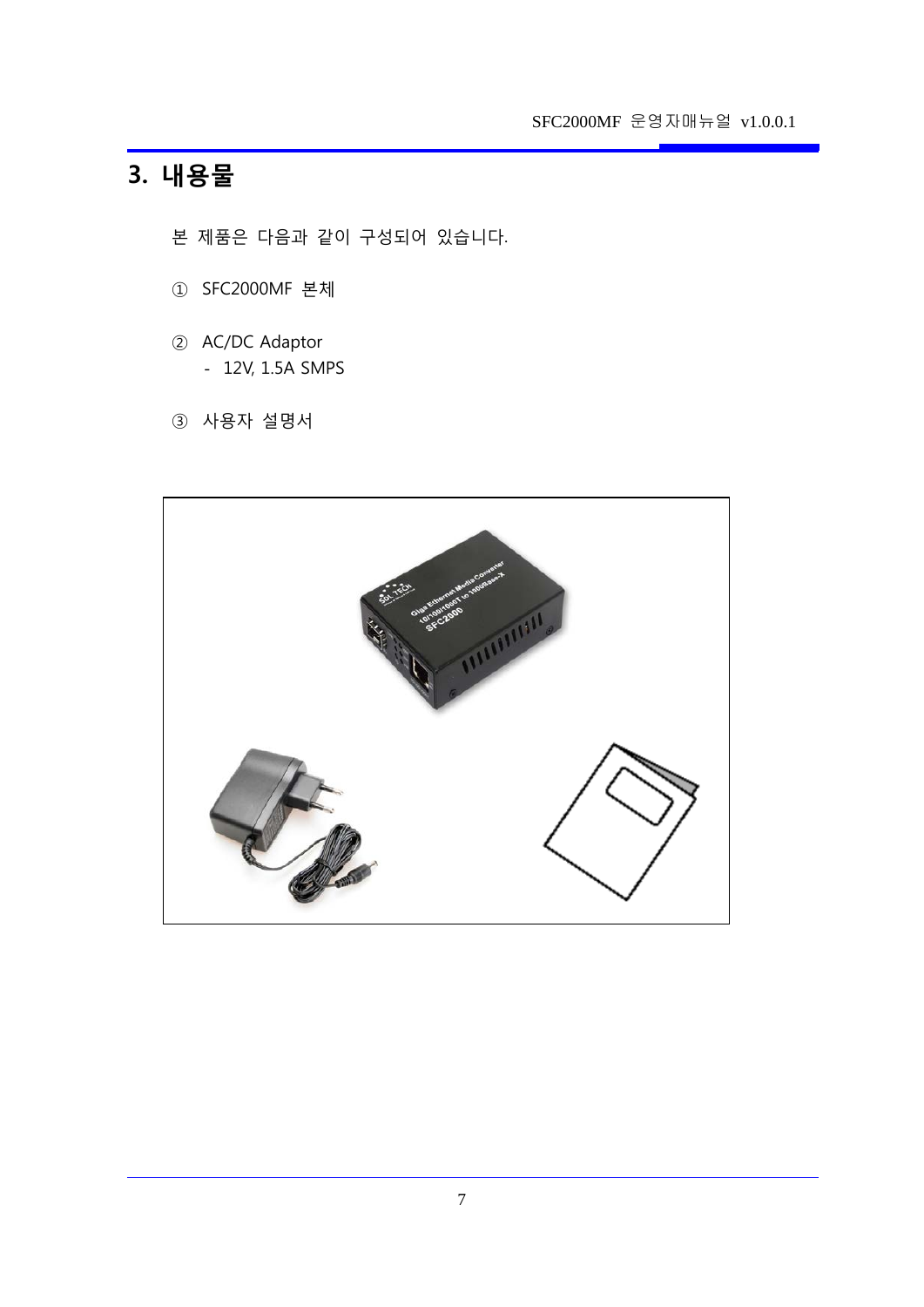### **4. 설 치**

#### **4-1. 광컨버터 설치**

제품의 수평을 유지시킨 상태로 안정된 위치에 놓습니다. 특히 측면의 방열용 구멍을 막지 않도록 하며 먼지와 물 등의 액체가 많은 장소와 그리고 고온 다습한 장소에 설치하지 않도록 주의합니다.

- ① AC/DC 아답터의 DC 잭을 SFC2000MF 본체 후면의 DC IN 입력에 연결합니 다.
- ② AC/DC 아답터를 AC 전원 콘센트에 연결합니다. \* AC 전원 – 110~220VAC, 50/60Hz
- ③ 광컨버터의 LED 가 점등 되는지 확인합니다.
- ④ 광케이블을 광(FX)포트에 연결합니다. 광케이블 연결 후 LINK/ACT(FIBER) LED 가 점등 되었는지 확인합니다.
- ⑤ UTP 케이블을 RJ-45(TX)포트에 연결합니다.
- ⑥ 정상적으로 연결되었는지 LED 상태를 확인합니다.
- ⑦ Ping 테스트로 네트워크 연결상태를 확인합니다.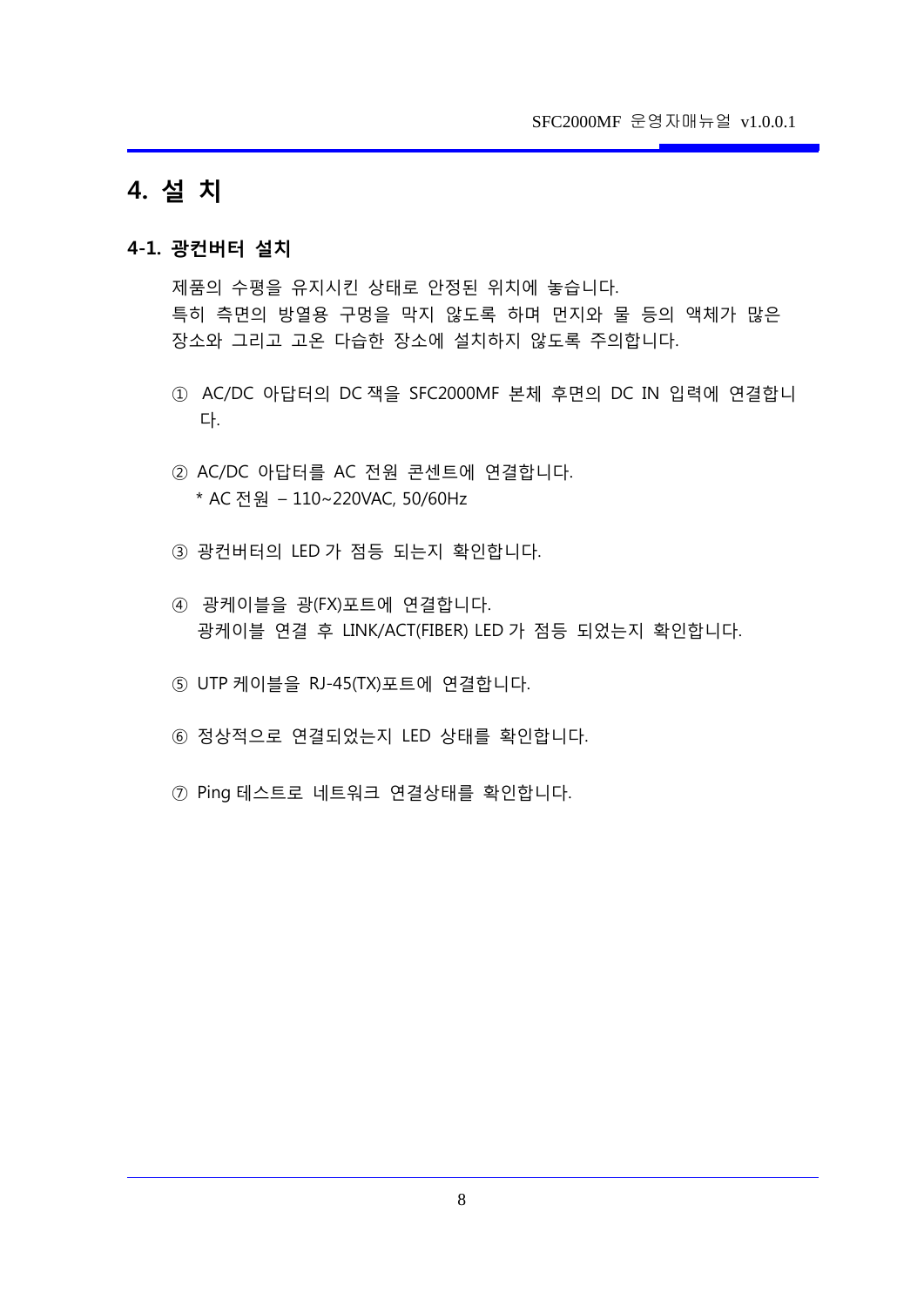# **5. Network 연결**

#### **5-1. PC 등의 단말에 연결**



#### **5-2. 네트워크 그룹간 연결**

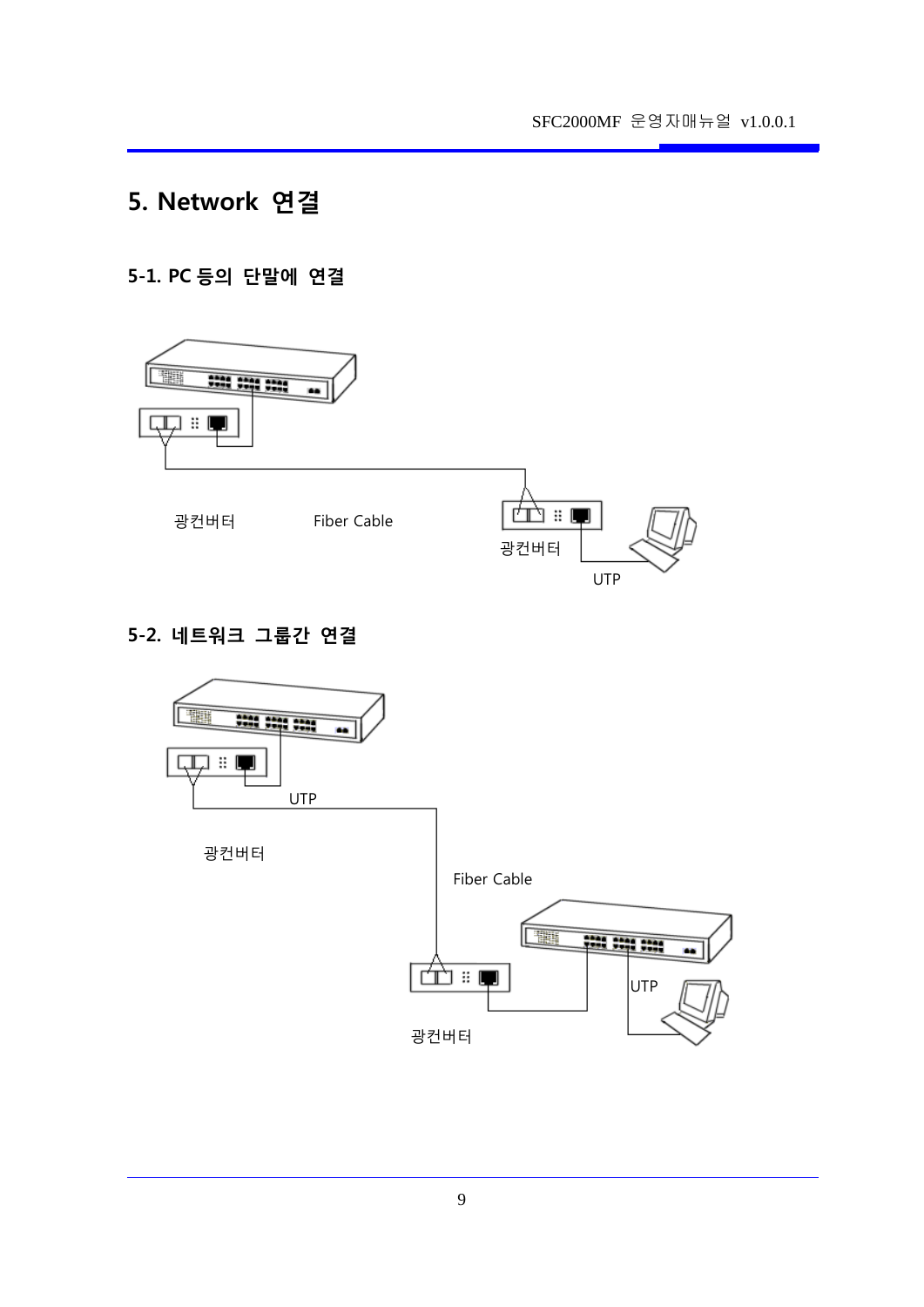### **6. ScanManager**

#### **6-1. ScanManager 설치**

컨버터의 RJ45 포트와 PC 의 랜 카드와 연결하고, ㈜솔텍 홈페이지에 있는 "WinPcap\_4\_1\_2.exe"와 를 PC 에 설치하고 "ScanManager.exe" 를 바탕화면에 다운로드 하여 실행 시킵니다. (자료위치 = [www.soltech.co.kr,](http://www.soltech.co.kr/) 문의 : 02-701-8100)

| $\circledS$ | Description<br>Device<br><b>IP Address</b><br>Sub Mask<br>Gateway | Realtek PCIe GBE Family Controller<br>192 . 168 . 10 . 101<br>255 . 255 . 255 . 0<br>192 . 168 . 10 . 1 | IP Setting<br>Auto IP Address Increment | (2)     | Config<br>ScanStop<br>Refresh | Info           | Ver: 1.0.0.2<br>Date: Jan 28 2016, 17:37:01<br>Company: SOLTECH.Co.,Ltd.<br>Copyright: (c) Soltech. All rights reserved. |                 |  |
|-------------|-------------------------------------------------------------------|---------------------------------------------------------------------------------------------------------|-----------------------------------------|---------|-------------------------------|----------------|--------------------------------------------------------------------------------------------------------------------------|-----------------|--|
| No.         | MAC Address                                                       | <b>IP Address</b>                                                                                       | Mask Address                            | Gateway | Model                         | Version S-Ring |                                                                                                                          | Ring Order Port |  |
|             |                                                                   |                                                                                                         |                                         |         |                               |                |                                                                                                                          |                 |  |

- **① Interface** : PC 에 설치된 랜 카드를 선택합니다.
- **② ScanStart/ScanStop** : **"**검색" 누르면 하단에 PC 와 연결된 솔텍 장비를 찾을 수 있습니다.
- **③ IP 설정** : IP 를 변경하고자 하는 장비목록에 체크를 한 후 IP Address 를 변경하고 우측상단의 IP 설정 버튼을 누릅니다.
- **④ WEB** : 접속하려는 장비를 더블클릭 하거나, 선택 한 후 WEB 버튼을 누릅니다.
- **⑤ Device** : 선택된 장비의 IP Address, Sub Mask, Gateway 를 나타냅니다.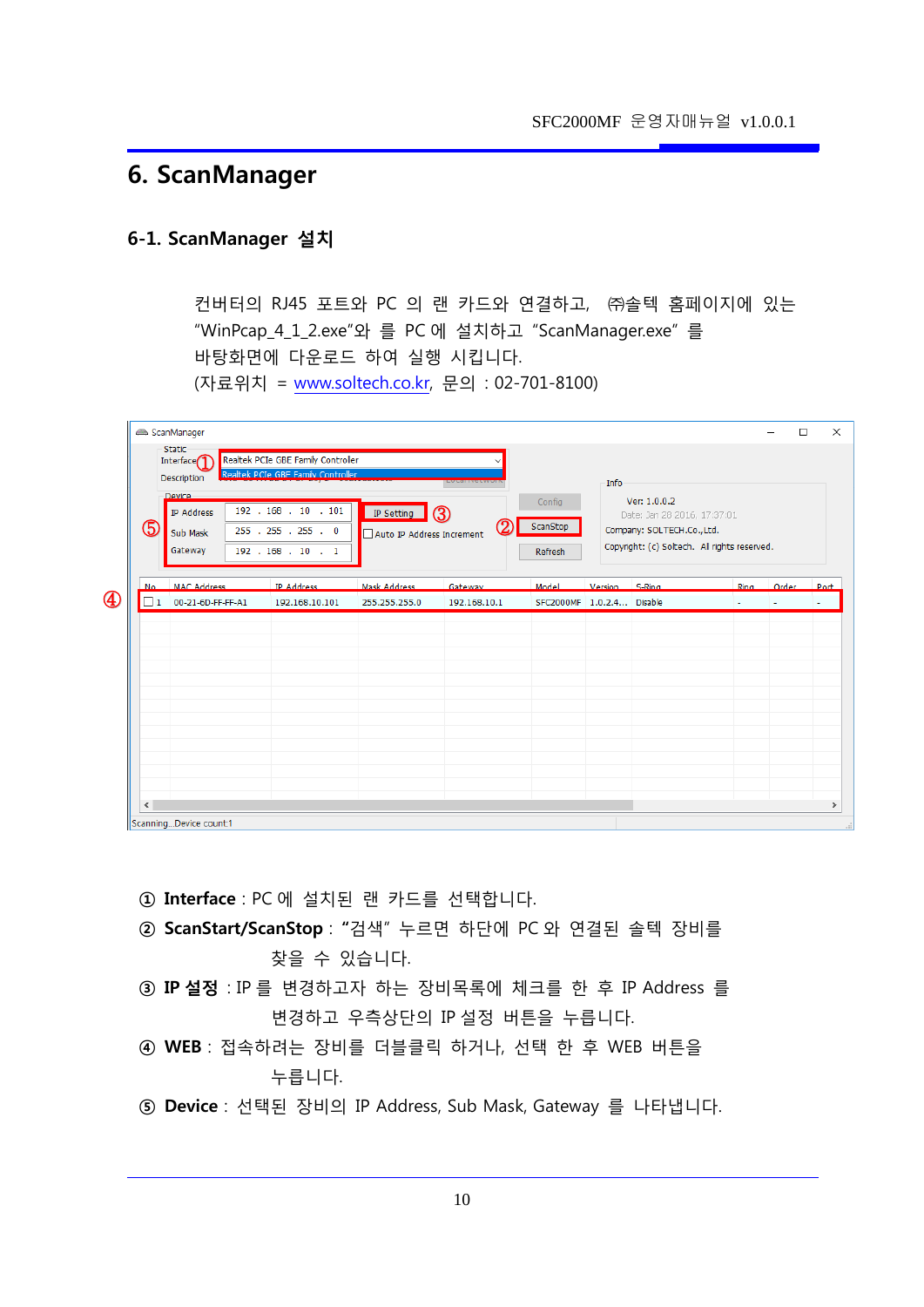# **7. WEB Management**

#### **7.1 WEB Login**

SFC2000MF 의 WEB 관리시스템은 다음과 같이 설정합니다.

- (1) WEB 설정을 하려면 SFC2000MF 의 IP 주소를 알고 있어야 합니다.
- (2) 제공된 랜 케이블을 사용하여 SFC2000MF의 LAN과 PC의 LAN을 연결합니다.
- (3) SFC2000MF의 IP주소로 WEB 접속을 시도합니다.
- (4) 기본 IP 주소 및 ID는 다음과 같습니다. IP Address : 192.168.10.100 Subnet Mask: 255.255.255.0 Gateway : 192.168.10.1 Login ID : admin Login Password : admin



### **7.2 WEB 화면 구성**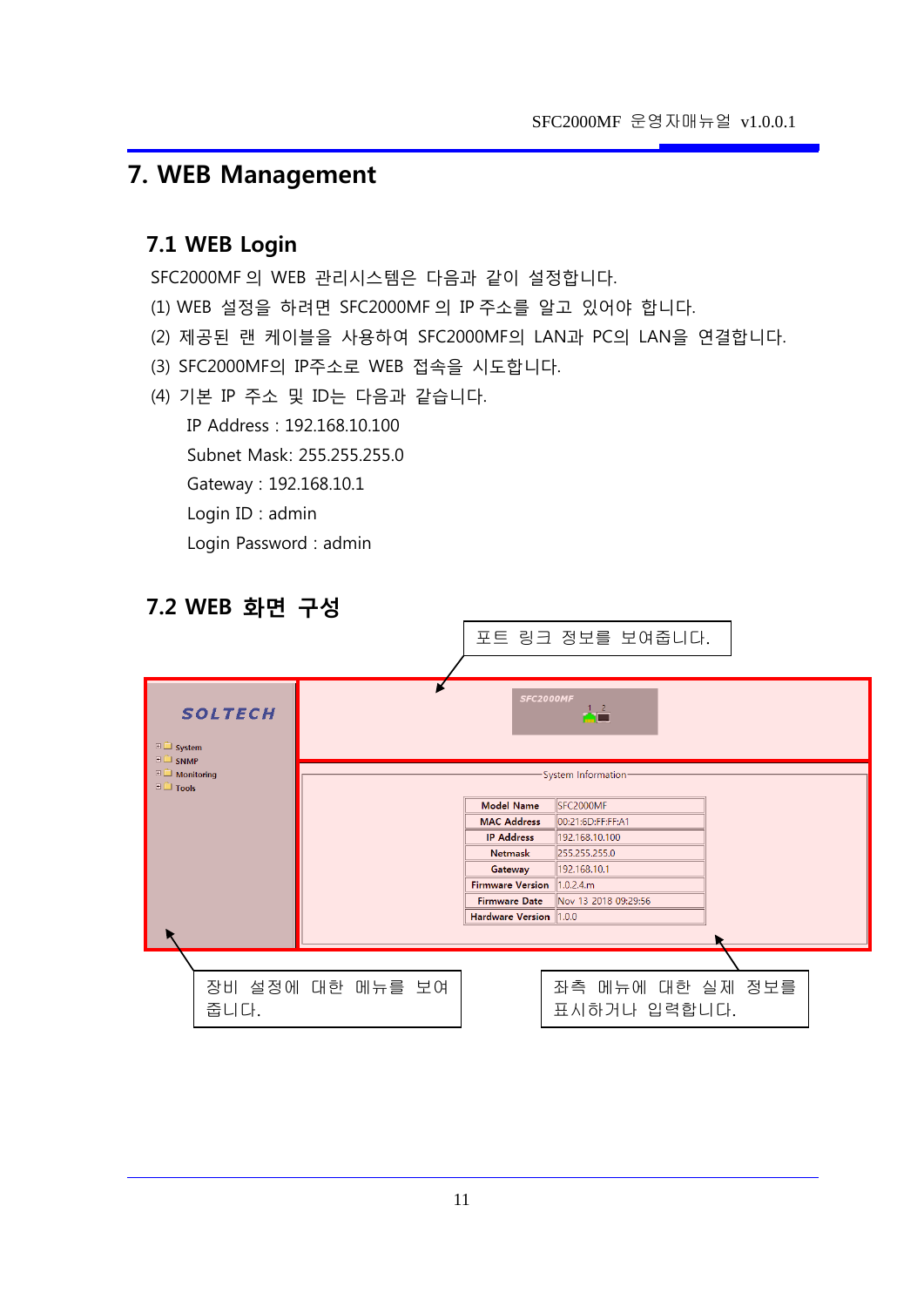# **7.3 Home (System Information)**

| <b>SOLTECH</b><br>$\Box$ System<br>$\Box$ SNMP<br>$\Box$ Monitoring<br>$\Box$ Tools |                        | SFC2000MF<br>$\frac{1}{2}$<br>System Information- |
|-------------------------------------------------------------------------------------|------------------------|---------------------------------------------------|
|                                                                                     | <b>Model Name</b>      | SFC2000MF                                         |
|                                                                                     | <b>MAC Address</b>     | 00:21:6D:FF:FF:A1                                 |
|                                                                                     | <b>IP Address</b>      | 192.168.10.100                                    |
|                                                                                     | Netmask                | 255.255.255.0                                     |
|                                                                                     | Gateway                | 192.168.10.1                                      |
|                                                                                     |                        | Firmware Version 1.0.2.4.m                        |
|                                                                                     |                        | <b>Firmware Date</b> Nov 13 2018 09:29:56         |
|                                                                                     | Hardware Version 1.0.0 |                                                   |
|                                                                                     |                        |                                                   |

SFC2000MF 의 네트웍 설정상태를 표시합니다.

| Model Name         | : 장비의 모델명입니다.                            |
|--------------------|------------------------------------------|
| <b>MAC Address</b> | : MAC 주소를 표시합니다.                         |
| IP Address         | : 장비의 IP 주소를 표시합니다.                      |
| Netmask            | : Subnet Mask 정보를 표시합니다.                 |
| Gateway            | : Gateway 정보를 표시합니다.                     |
| Firmware Version   | : 해당 장비의 펌웨어 버전 정보입니다.                   |
| Firmware Date      | : 해당 장비의 펌웨어 버전의 날짜 정보입니다.               |
|                    | Hardware Version : 해당 장비의 히드웨어 버전 정보입니다. |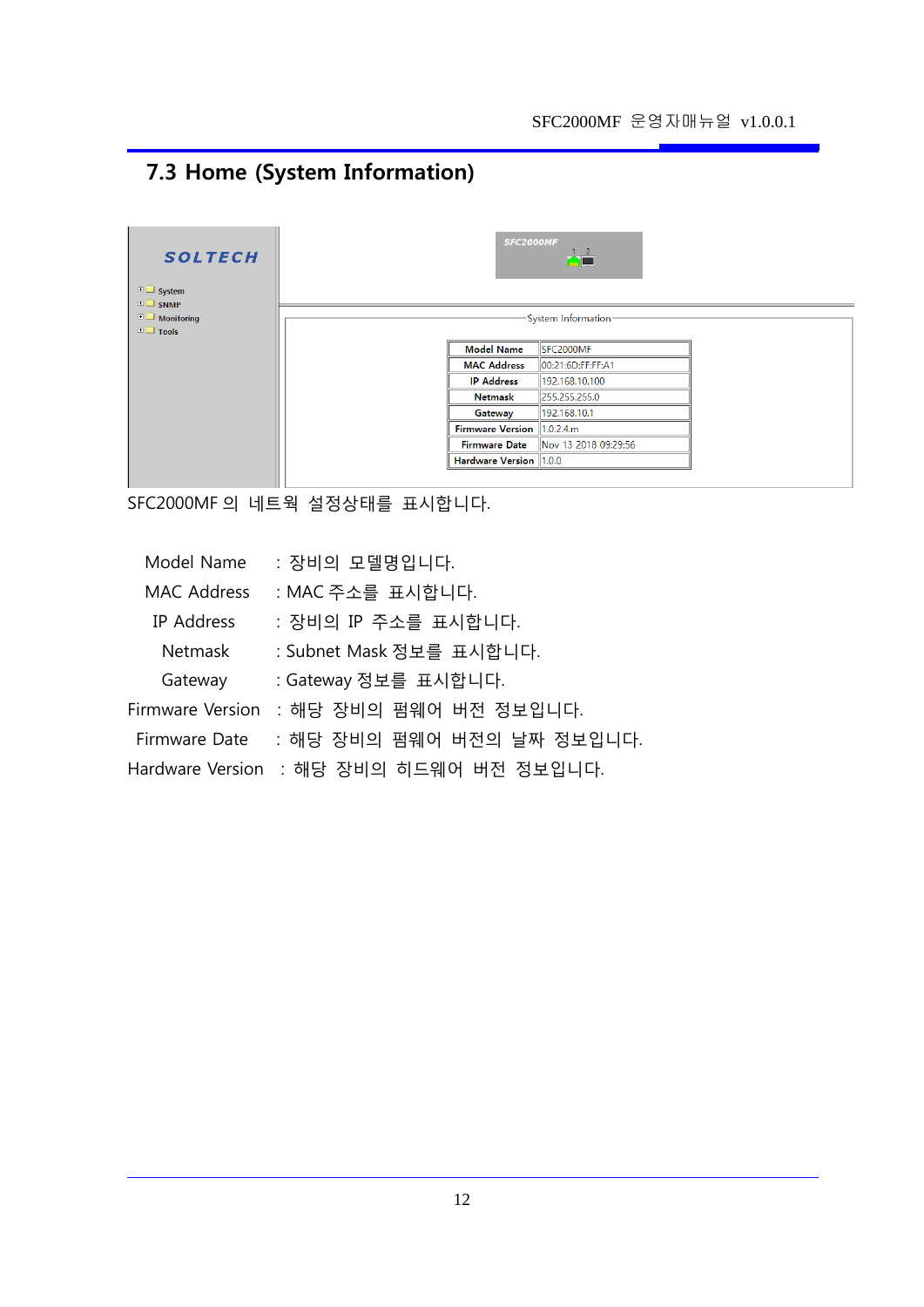### **7.4 IP Setting**

| <b>SOLTECH</b><br>$\Box$ System                | SFC2000MF<br>-2<br>ĠĔ         |
|------------------------------------------------|-------------------------------|
| $\Box$ Information<br>$\Box$ $\Box$ IP Setting | -IP Address Setting-          |
| □ <b>■ User Account</b><br>□ ■ Port Setting    | <b>DHCP Setting</b> Disable v |
| $\Box$ SNMP                                    | IP Address 192.168.10.100     |
| $\Box$ Monitoring                              | Subnet Mask 255.255.255.0     |
| $\Box$ Tools                                   | 192.168.10.1<br>Gateway       |
|                                                | Apply                         |

SFC2000MF 의 IP 관련 정보를 수정할 수 있습니다.

DHCP Setting : DHCP 사용 여부에 따라 Enabled / Disable 을 설정합니다 IP Address : 장비의 IP 정보를 수정할 수 있습니다. Subnet Mask : 장비의 Subnet Mask 정보를 수정할 수 있습니다. Gateway : 장비의 Gateway 정보를 수정할 수 있습니다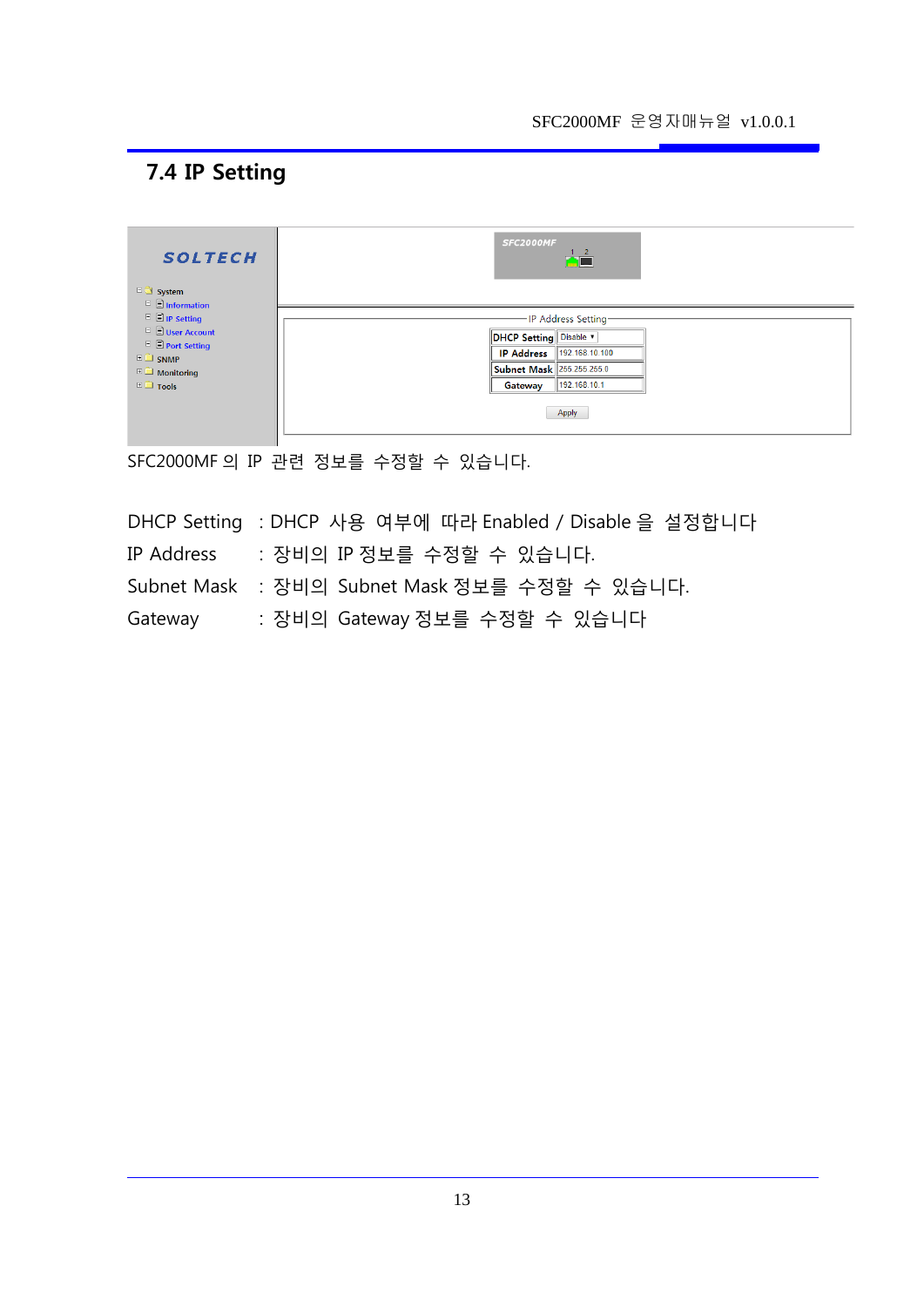# **7.5 User Account Setting**

| <b>SOLTECH</b>        | SFC2000MF<br><b>ATT</b>      |
|-----------------------|------------------------------|
| $\Box$ System         |                              |
| $\Box$ Information    |                              |
| □ ■ IP Setting        | -User Account Setting-       |
| <b>E</b> User Account | admin<br><b>New Username</b> |
| □ ■ Port Setting      | <b>New Password</b>          |
| $\square$ SNMP        |                              |
| $\Box$ Monitoring     | <b>Retype Password</b>       |
| $\Box$ Tools          | Apply                        |

SFC2000MF 의 WEB 로그인 정보를 표시합니다.

 User Name : 로그인 ID 를 설정합니다. (최대 15 자) User Password : 로그인 암호를 설정합니다. (최대 15 자) Confirm Password : 로그인 암호 확인합니다.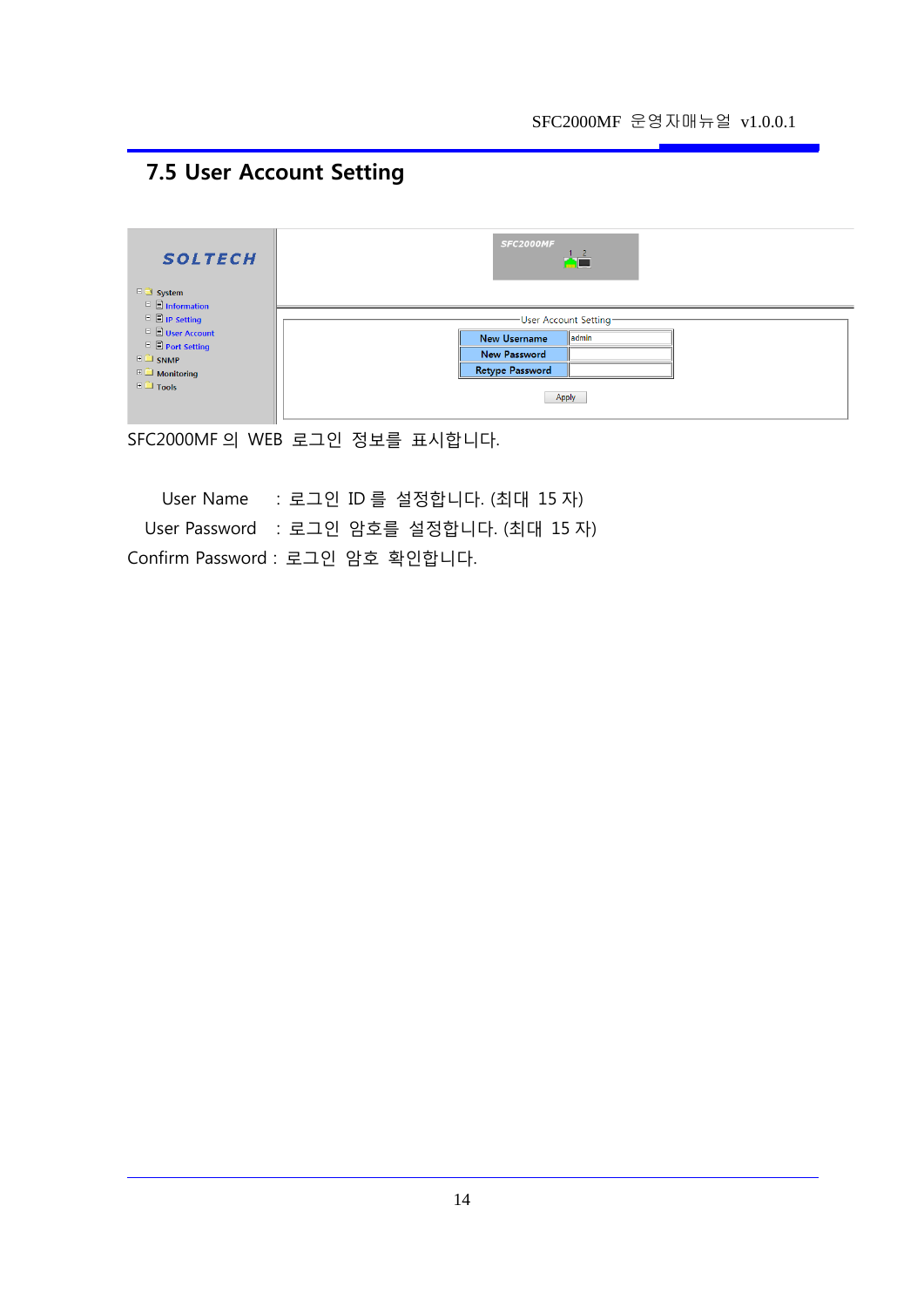# **7.6 Port Setting**

| <b>SOLTECH</b><br>$\Box$ System<br>□ information    |        |              | SFC2000MF    | $\begin{array}{c c} 1 & 2 \\ \hline \end{array}$ |        |                     |  |
|-----------------------------------------------------|--------|--------------|--------------|--------------------------------------------------|--------|---------------------|--|
| $\Box$ $\Box$ IP Setting                            |        |              |              | UTP Port Setting                                 |        |                     |  |
| <b>E</b> User Account<br>$\Box$ 2 Port Setting      |        | <b>Port</b>  | <b>State</b> | Speed/Duplex Flow Control                        |        |                     |  |
| <b>ED</b> SNMP<br>$\Box$ Monitoring<br>$\Box$ Tools |        | Port $1 -$   | Enable v     | Auto<br>$\pmb{\mathrm{v}}$<br>Apply              | Off 7  |                     |  |
|                                                     | Port   | <b>State</b> |              | Speed/Duplex                                     |        | <b>Flow Control</b> |  |
|                                                     |        |              | Config       | Actual                                           | Config | Actual              |  |
|                                                     | Port 1 | Enabled      | Auto         | 1000Full                                         | On     | ∥On                 |  |
|                                                     | Port 2 | Disabled     | Auto         | Link Down                                        | On     | $\mathsf{I}$        |  |
|                                                     |        |              |              |                                                  |        |                     |  |

SFC2000MF 의 UTP 포트 정보를 설정합니다..

| Port         | : Port1 은 UTP, Port2 는 SFP 포트를 의미합니다.         |
|--------------|-----------------------------------------------|
| State        | : UTP 포트의 사용 여부에 따라 Enabled / Disable 을 설정합니다 |
| Speed/Duplex | : 대역폭을 설정 가능합니다.                              |
|              | 설정 가능한 대역폭은 다음과 같습니다.                         |
|              | 10M/Half : 10M 대역폭의 반이중 통신입니다.                |
|              | 10M/Full:10M 대역폭의 전이중 통신입니다.                  |
|              | 100M/Half: 100M 대역폭의 반이중 통신입니다.               |
|              | 100M/Full: 100M 대역폭의 전이중 통신입니다.               |
|              | 1000M/Full: 1G 대역폭의 전이중 통신입니다.                |
| Flow Control | : Flow Control 을 설정 가능합니다.                    |
|              |                                               |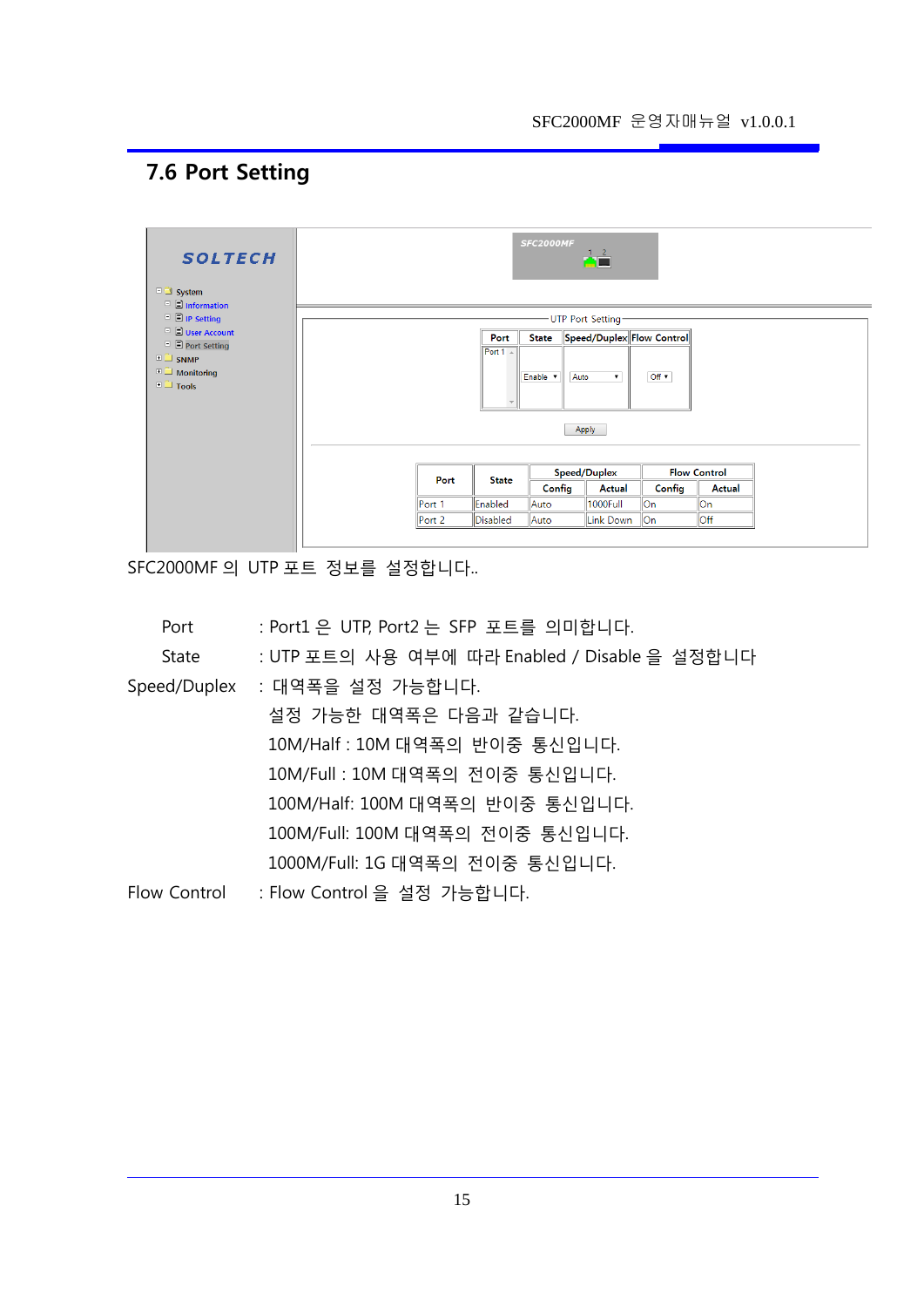# **7.7 SNMP Trap Satting**

| <b>SOLTECH</b><br>$\Box$ System<br>SNMP |                     | SFC2000MF<br>Œ۳          | $\overline{2}$ |  |  |  |
|-----------------------------------------|---------------------|--------------------------|----------------|--|--|--|
| $\Box$ $\Box$ Trap Setting              | -SNMP Trap Setting- |                          |                |  |  |  |
| $\Box$ Monitoring                       |                     |                          |                |  |  |  |
| $\Box$ Tools                            |                     | <b>Trap Mode</b>         | <b>Disable</b> |  |  |  |
|                                         |                     | <b>Trap Community</b>    | public         |  |  |  |
|                                         |                     | <b>Server IP Address</b> | 0.0.0.0        |  |  |  |
|                                         |                     | Apply                    |                |  |  |  |

SFC2000MF 의 SNMP Trap 에 대잔 정보를 설정합니다.

 Trap Mode : SNMP Trap 사용 여부를 설정합니다. Trap Community : Trap Community 를 설정합니다. 기본값은 public 입니다. Server IP Address : SNMP 서버의 IP 주소를 입력합니다.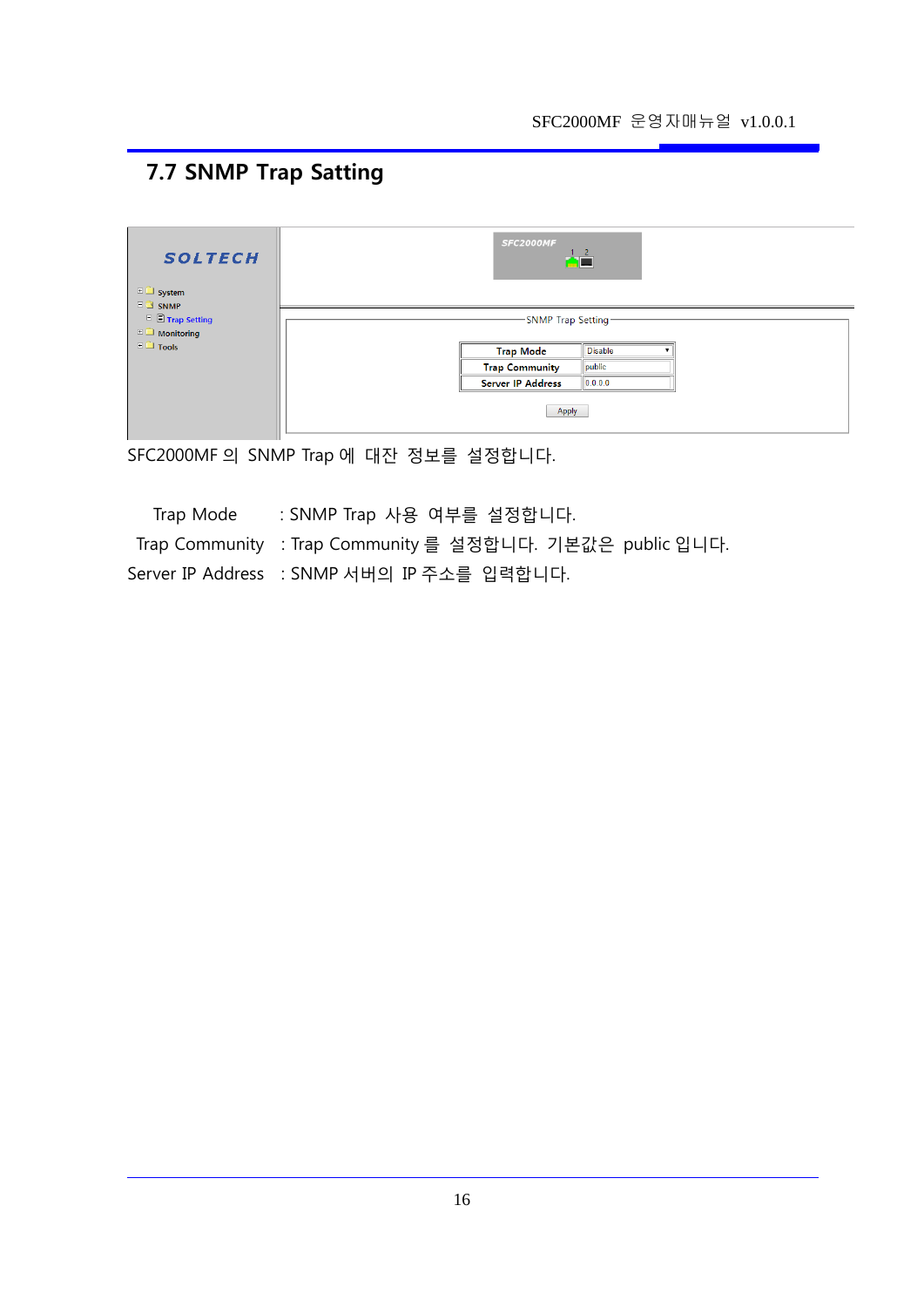# **7.8 Port Statistics**

| <b>SOLTECH</b><br>E System<br>$\Box$ SNMP |        |              | SFC2000MF | 12<br><b>AD</b>                                   |   |             |              |  |  |
|-------------------------------------------|--------|--------------|-----------|---------------------------------------------------|---|-------------|--------------|--|--|
| $\Box$ Monitoring                         |        |              |           | -Port Statistics Information:                     |   |             |              |  |  |
| <b>E</b> Port Statistics<br>$\Box$ Tools  | Port   | <b>State</b> |           | Link Status TxGoodPkt TxBadPkt RxGoodPkt RxBadPkt |   |             |              |  |  |
|                                           | Port 1 | Enabled      | Link Up   | 83284                                             | 0 | 114168      | $\mathbf{0}$ |  |  |
|                                           | Port 2 | Enabled      | Link Down | $\mathbf 0$                                       | 0 | $\mathbf 0$ | $\mathbf 0$  |  |  |
|                                           |        |              |           | Clear                                             |   |             |              |  |  |

SFC2000MF 의 Firmware 를 업그레이드 합니다.

| State            | : 포트 사용 가능 여부입니다.              |
|------------------|--------------------------------|
| Link Status      | : 실제 연결된 장비 링크 정보입니다.          |
| <b>TxGoodPkt</b> | : 송신신호에 대하여 정상적인 패킷에 대한 정보입니다. |
| <b>TxBadPkt</b>  | : 송신신호에 대하여 Bed 패킷에 대한 정보입니다.  |
| <b>RxGoodPkt</b> | : 수신신호에 대하여 정상적인 패킷에 대한 정보입니다. |
| <b>RxBadPkt</b>  | : 수신신호에 대하여 Bed 패킷에 대한 정보입니다.  |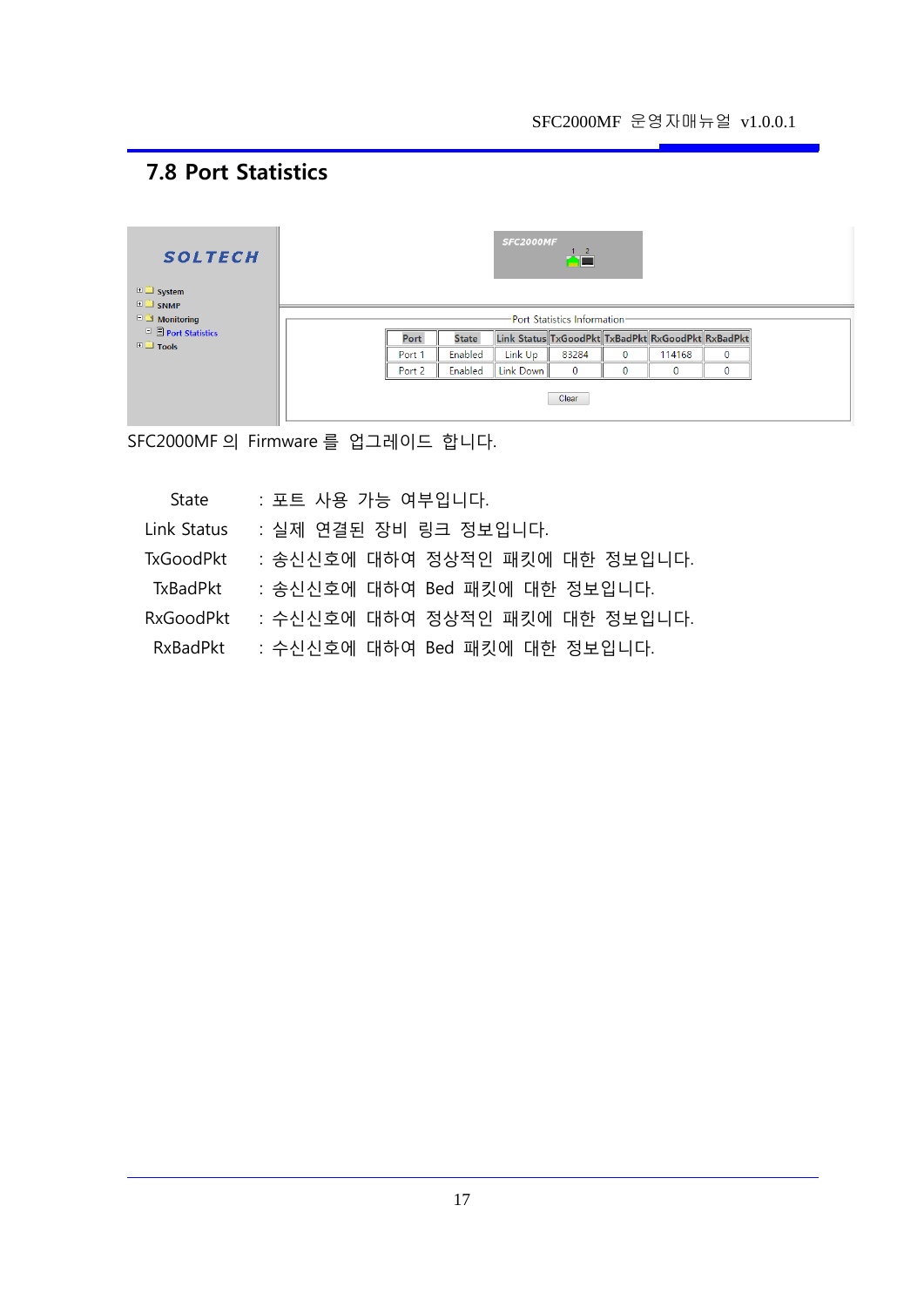### **7.9 Firmware Upgrade**

| <b>SOLTECH</b>                                                 | SFC2000MF<br>-2                                                                                 |
|----------------------------------------------------------------|-------------------------------------------------------------------------------------------------|
| $\Box$ System<br>$\Box$ SNMP                                   |                                                                                                 |
| $\Box$ Monitoring                                              | -Firmware Upgrade-                                                                              |
| $\Box$ $\Box$ Tools                                            | Enter loader mode to upgrade firmware. After entering loader mode, configuration will be saved. |
| E Firmware Upgrade                                             | <b>Enter Loader Mode</b>                                                                        |
| $\Box$ <b>Example 2</b> Configuration Backup<br>E Config Reset |                                                                                                 |
| $\Box$ 3 save                                                  |                                                                                                 |
| $\Box$ Reboot                                                  |                                                                                                 |
|                                                                |                                                                                                 |
|                                                                |                                                                                                 |

SFC2000MF 펌웨어 업데이트 모드로 변환합니다.

Enter Loader Mode : 해당 버튼을 클릭 할 경우 아래와 같이 펌웨어 업데이트 모드 로 변합니다.

 해당 버튼을 클릭하면 업데이트가 완료되기 전까지 업데이트 모드를 해제할 수 없습니다.

| Firmware Upgrade<br>$\Box$ $\Box$ Firmware Upgrade |                                                                                 |
|----------------------------------------------------|---------------------------------------------------------------------------------|
| $\Box$ <b>Exeboot</b>                              |                                                                                 |
|                                                    | Loader Mode-<br>Firmware upgrade mode. Please upload your image by TFTP or HTTP |

메뉴에서 표시된 Firmware Upgrade 를 클릭하면 아래와 같이 나타납니다.

| Firmware Upgrade<br>$\Box$ <b>E</b> Firmware Upgrade<br>$\Box$ Reboot |                                                                  |
|-----------------------------------------------------------------------|------------------------------------------------------------------|
|                                                                       | -Firmware Upgrade-<br><mark>『파일 선택</mark> 』 선택된 파일 없음<br>Upgrade |

파일 선택을 눌러 업데이트파일을 선택 후, Upgrade 버튼을 클릭하면 업데이트를 진 행합니다.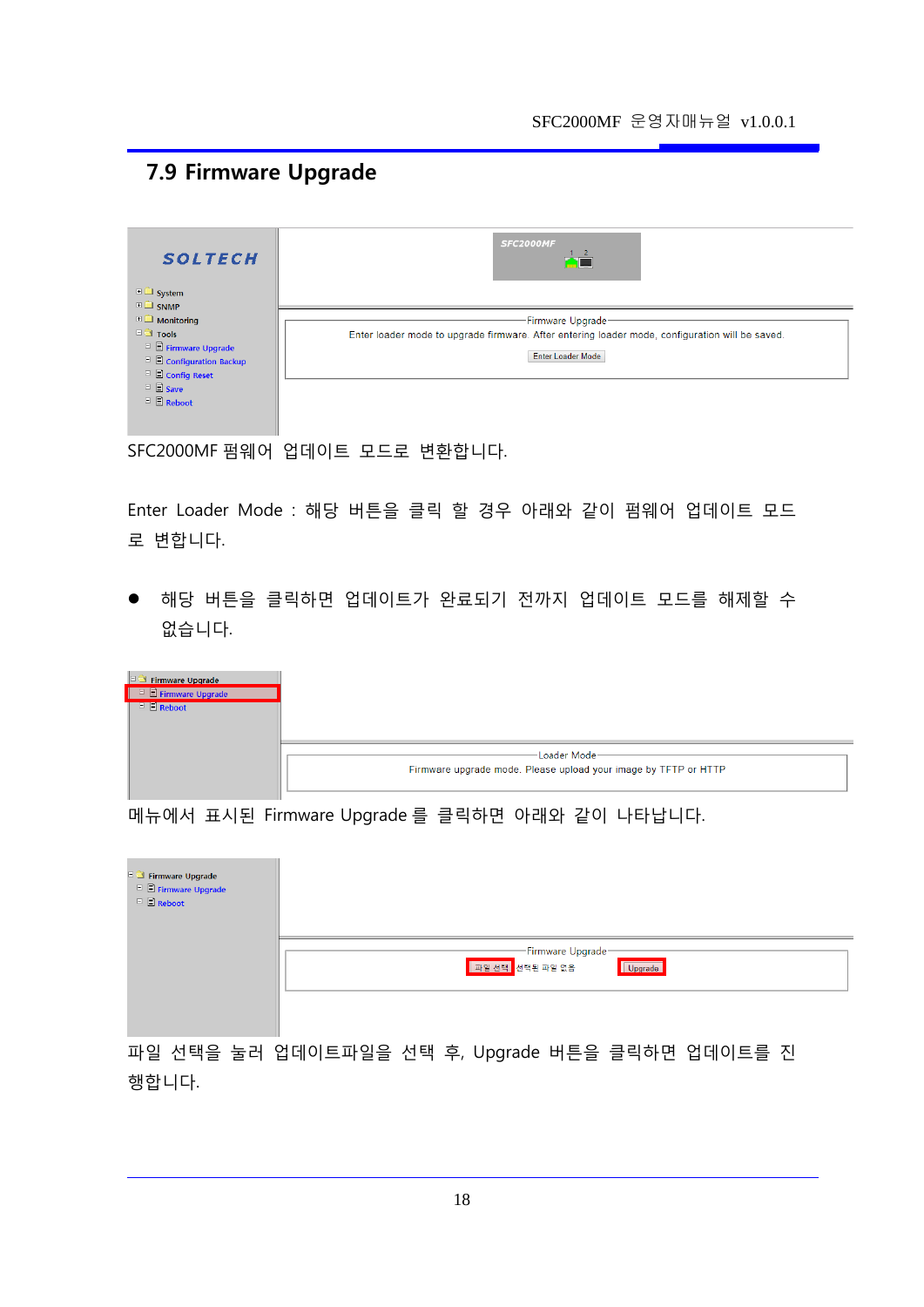#### SFC2000MF 운영자매뉴얼 v1.0.0.1

| 日全 Firmware Upgrade<br>日目Firmware Upgrade<br>日 <mark>目Reboot</mark> |                                          |
|---------------------------------------------------------------------|------------------------------------------|
|                                                                     | -Reboot-<br>Reboot the switch.<br>Reboot |

메뉴에서 Reboot 을 누르면 위와 같은 페이지로 이동하며, 중앙의 Reboot 을 누르면 장비를 부팅합니다.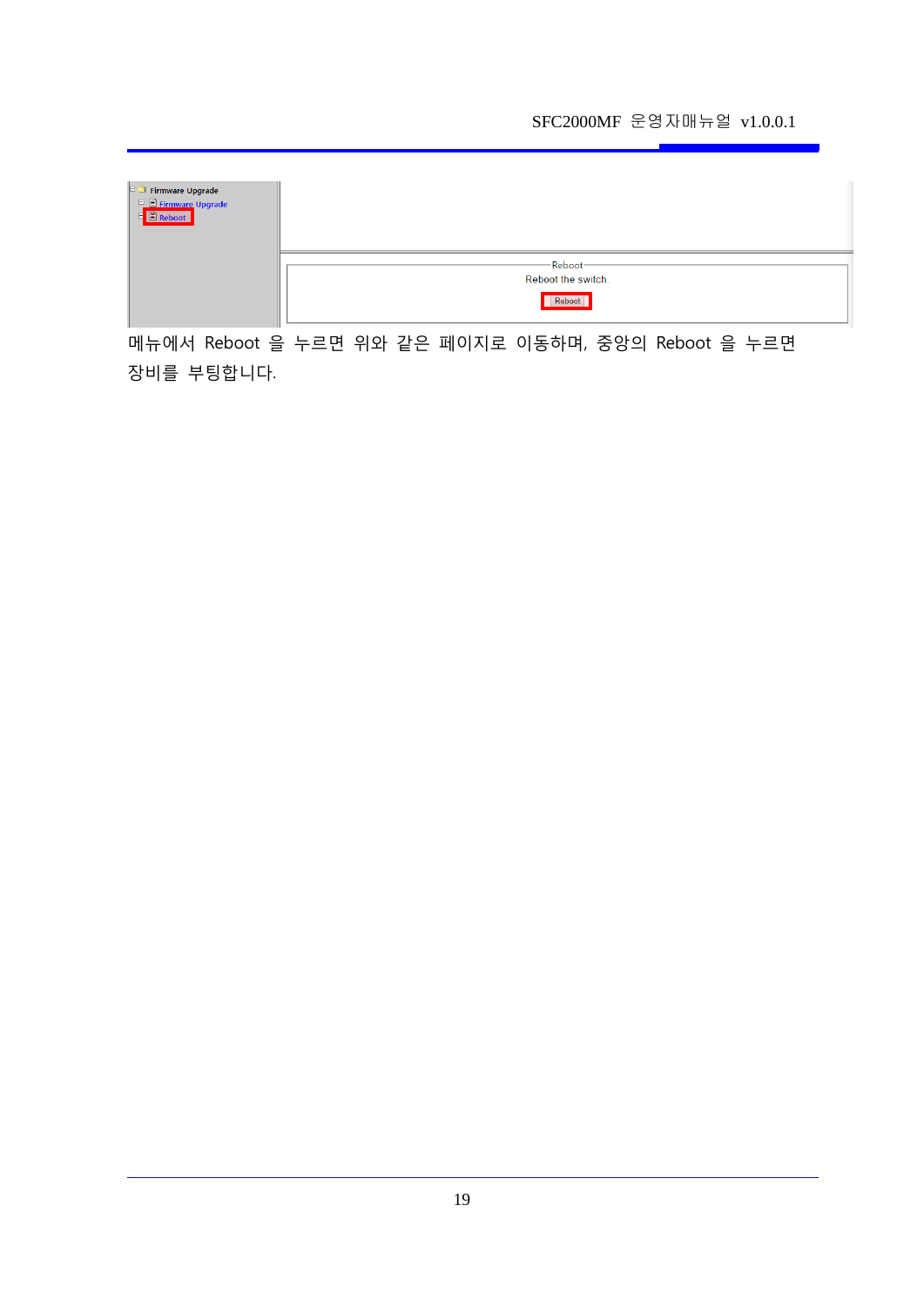# **7.10 Configuration Backup**

| <b>SOLTECH</b>                   | SFC2000MF                   |
|----------------------------------|-----------------------------|
| $\Box$ System                    |                             |
| $\Box$ SNMP                      |                             |
| $\Box$ Monitoring                | -HTTP Backup Configuration- |
| $\Box$ Tools                     |                             |
| $\Box$ <b>E</b> Firmware Upgrade | Backup                      |
| 日 <b>Onfiguration Backup</b>     |                             |
| □ ■ Config Reset                 | HTTP Restore Configuration  |
| $\Box$ Save                      | 파일 선택 선택된 파일 없음             |
| $\Box$ Reboot                    | Restore                     |
|                                  |                             |

SFC2000MF 의 장비 설정을 config 파일로 저장 및 업데이트 합니다.

**•** HTTP Backup Configuration

Backup : 해당 버튼을 누르면 Config 파일을 다운로드 합니다.

**•** HTTP Restore Configuration

파일선택 :업데이트 할 Config 파일을 선택합니다.

Restore : 선택한 파일로 업데이트를 진행합니다.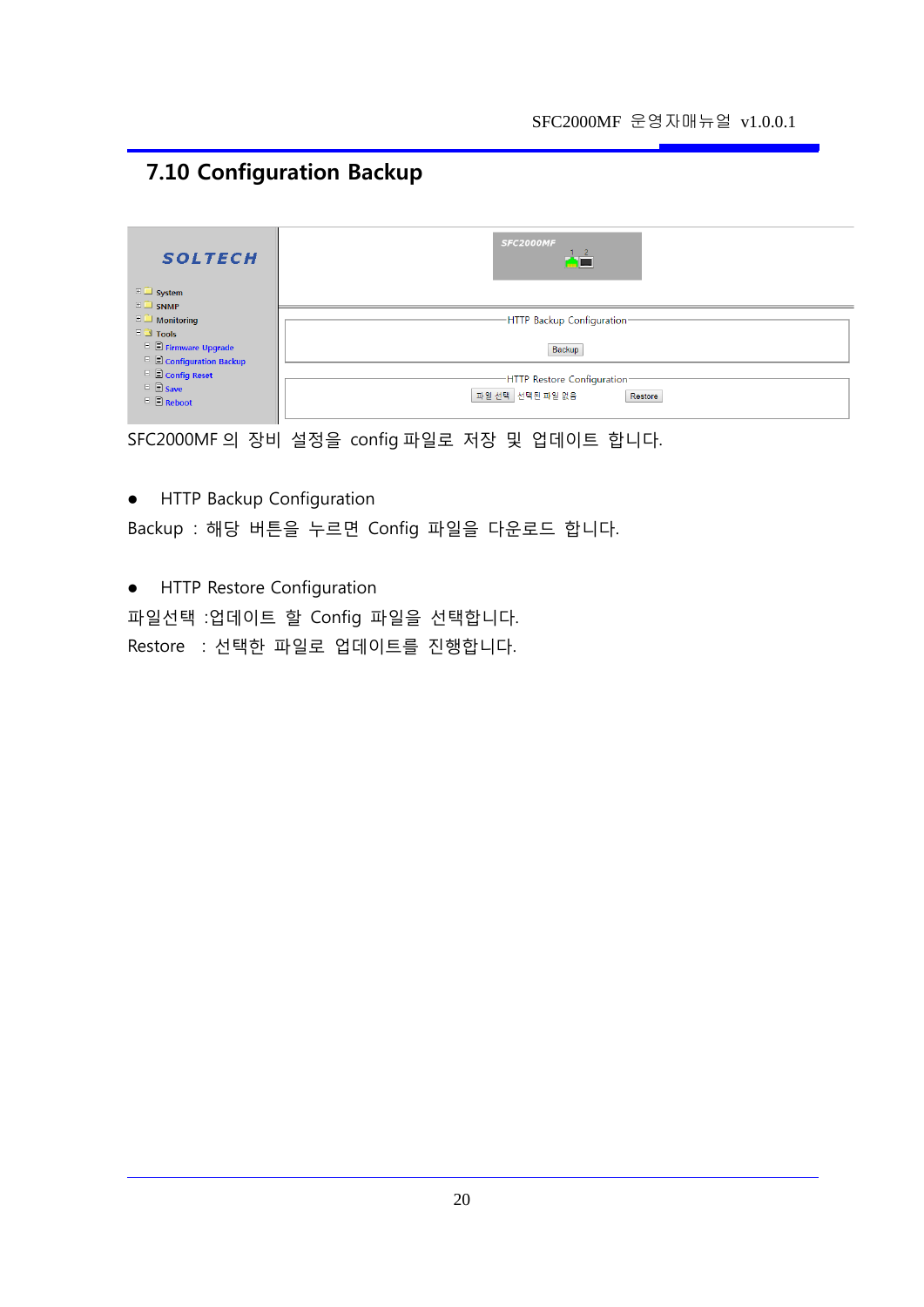# **7.11 Reset Configuration**

| <b>SOLTECH</b>              | <b>SFC2000MF</b>                                                              |
|-----------------------------|-------------------------------------------------------------------------------|
| $\Box$ System               |                                                                               |
| $\equiv$ $\Box$ SNMP        |                                                                               |
| $\Box$ Monitoring           | -Reset Configuration-                                                         |
| $\Box$ Tools                | Reset to all configuration except MAC and IP Address, and restart the system. |
| E Firmware Upgrade          |                                                                               |
| $\Box$ Configuration Backup | <b>Config Default Reset</b>                                                   |
| <b>E</b> Config Reset       |                                                                               |
| $\Box$ Save                 |                                                                               |
| 日 <b>B</b> Reboot           |                                                                               |

사용자가 SFC2000MF 에 설정한 Config 값을 초기화 합니다.

Config Default Reset : 해당 버튼을 누르면 Config 값이 초기화됩니다.

ip 는 초기화되지 않습니다.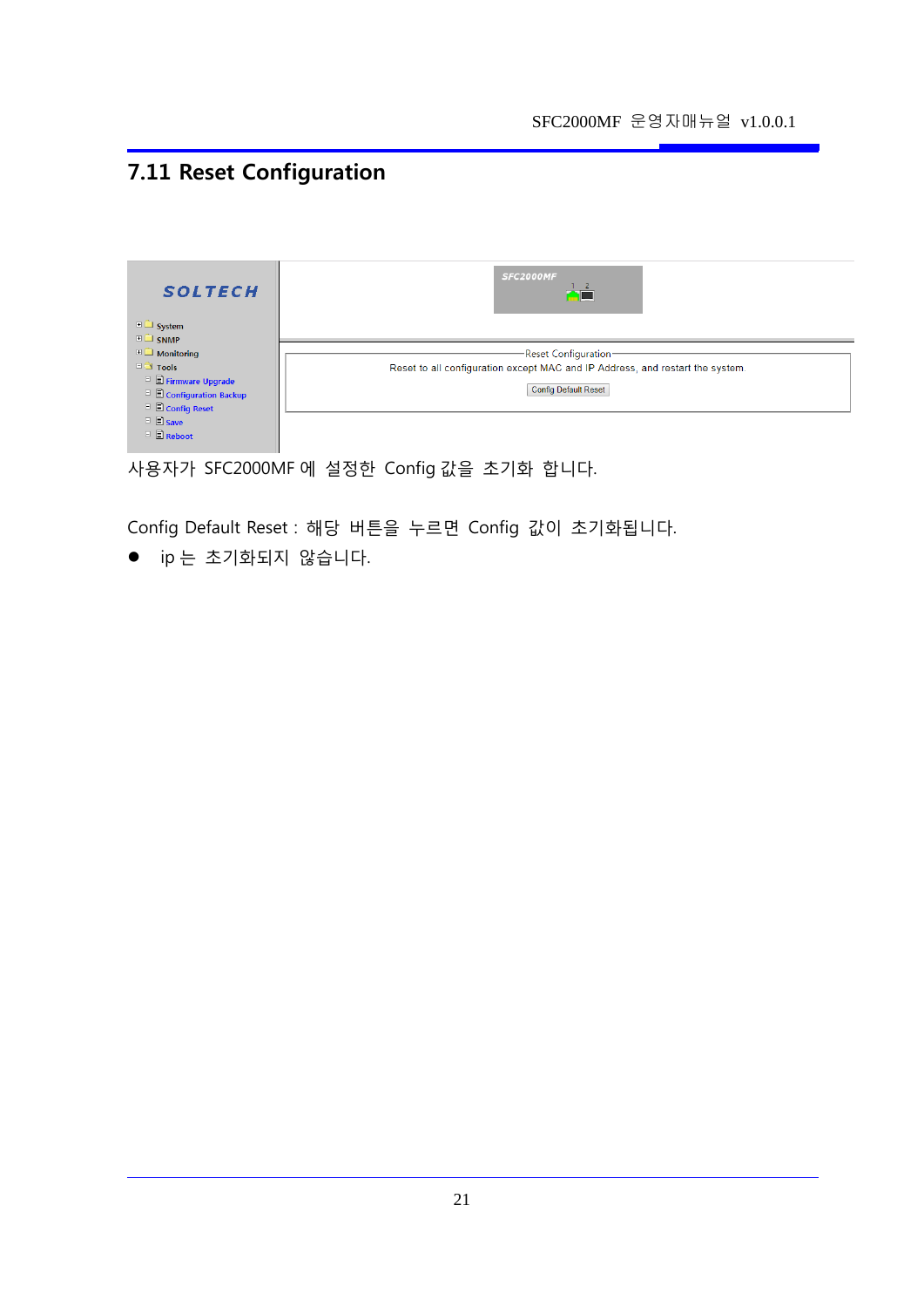# **7.12 Save**

| <b>SFC2000MF</b>                               |
|------------------------------------------------|
|                                                |
|                                                |
| -Save configuarions-                           |
| The configuration has been saved successfully. |
|                                                |
|                                                |
|                                                |
|                                                |
|                                                |
|                                                |

SFC2000MF 장비의 config 를 Save 합니다.

장비가 부팅 후에도 config 를 유기하기 위해서는 메뉴의 Save 를 눌러주어야 합니다.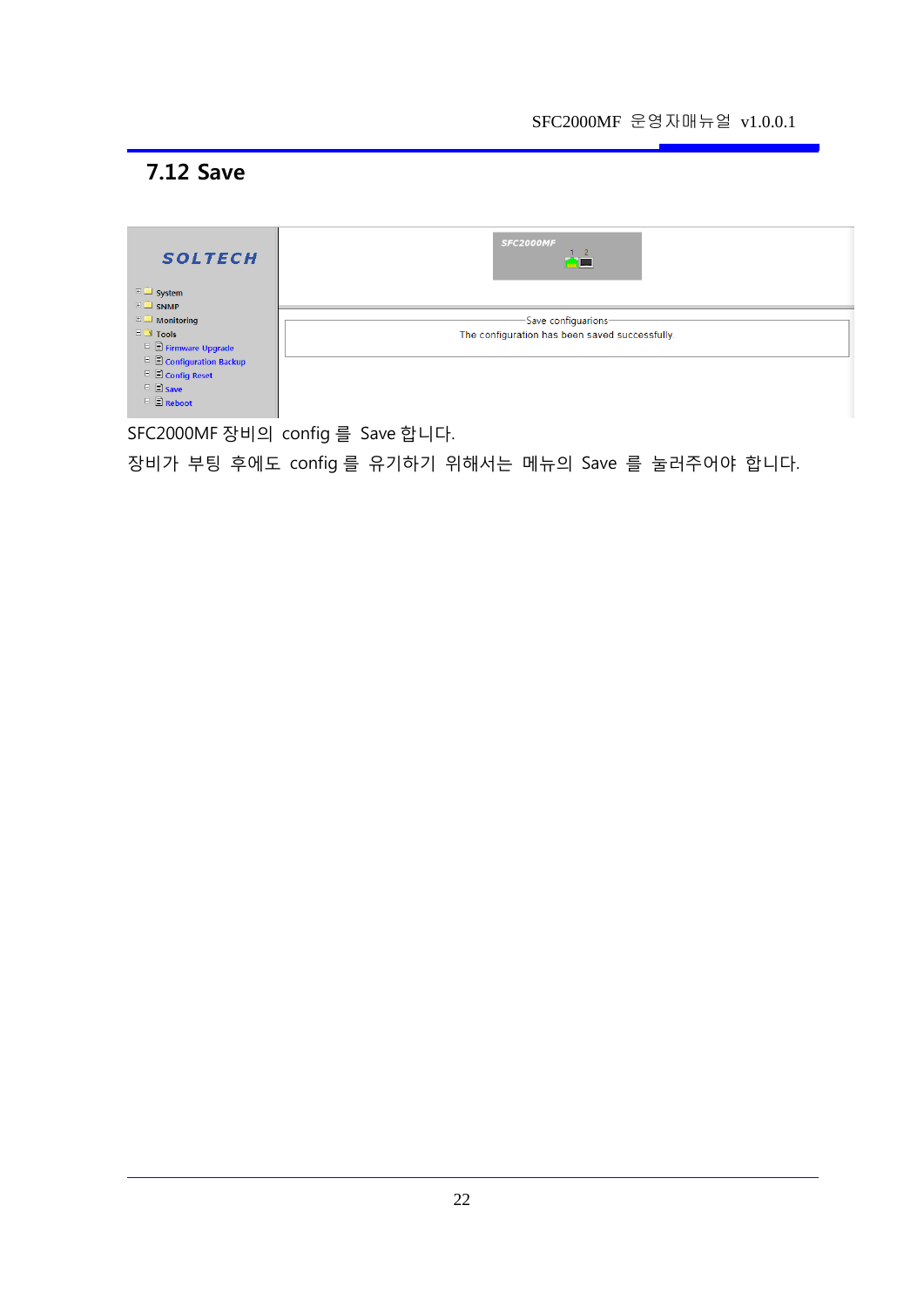# **7.12 Reboot**

| <b>SOLTECH</b>                               | ПQ<br>$\sim$       |
|----------------------------------------------|--------------------|
| $\Box$ System                                | 네트워크 변경이 감지되었습니다.  |
| $\Box$ SNMP                                  |                    |
| $\Box$ Monitoring                            | -Reboot-           |
| $\Box$ Tools                                 | Reboot the switch. |
| 日 irmware Upgrade                            |                    |
| $\Box$ <b>Example 2</b> Configuration Backup | Reboot             |
| D Config Reset                               |                    |
| $\Box$ 3 save                                |                    |
| E <b>Reboot</b>                              |                    |
|                                              |                    |

SFC2000MF 를 부팅합니다.

Reboot : 해당 버튼을 누르면 장비가 부팅됩니다.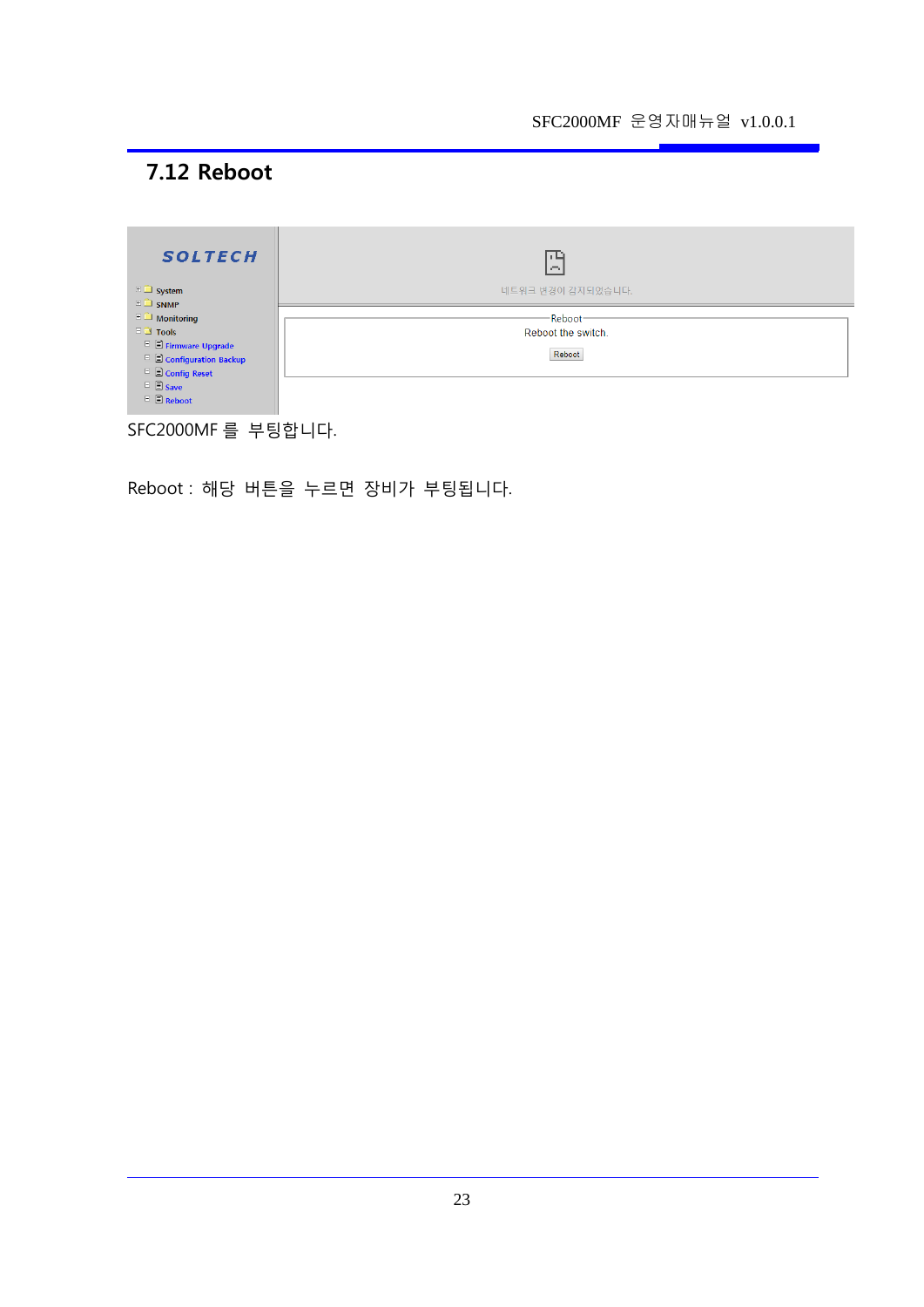### **8. Medic Converter Center**

#### **8-1. SFC-CENTER/16G**

SFC-CENTER/16G 는 SFC2000 시리즈를 위한 19" Rack Mount Conver Center 입 니다.

네트워크 환경에 따라서 컨버터를 16Slot 까지 장착이 가능합니다.





- Standard 19" Rack Mountable and 2U 사이즈
- 16 Slots Media converter 장착
- Power Supply Load Sharing
- Hot swap 지원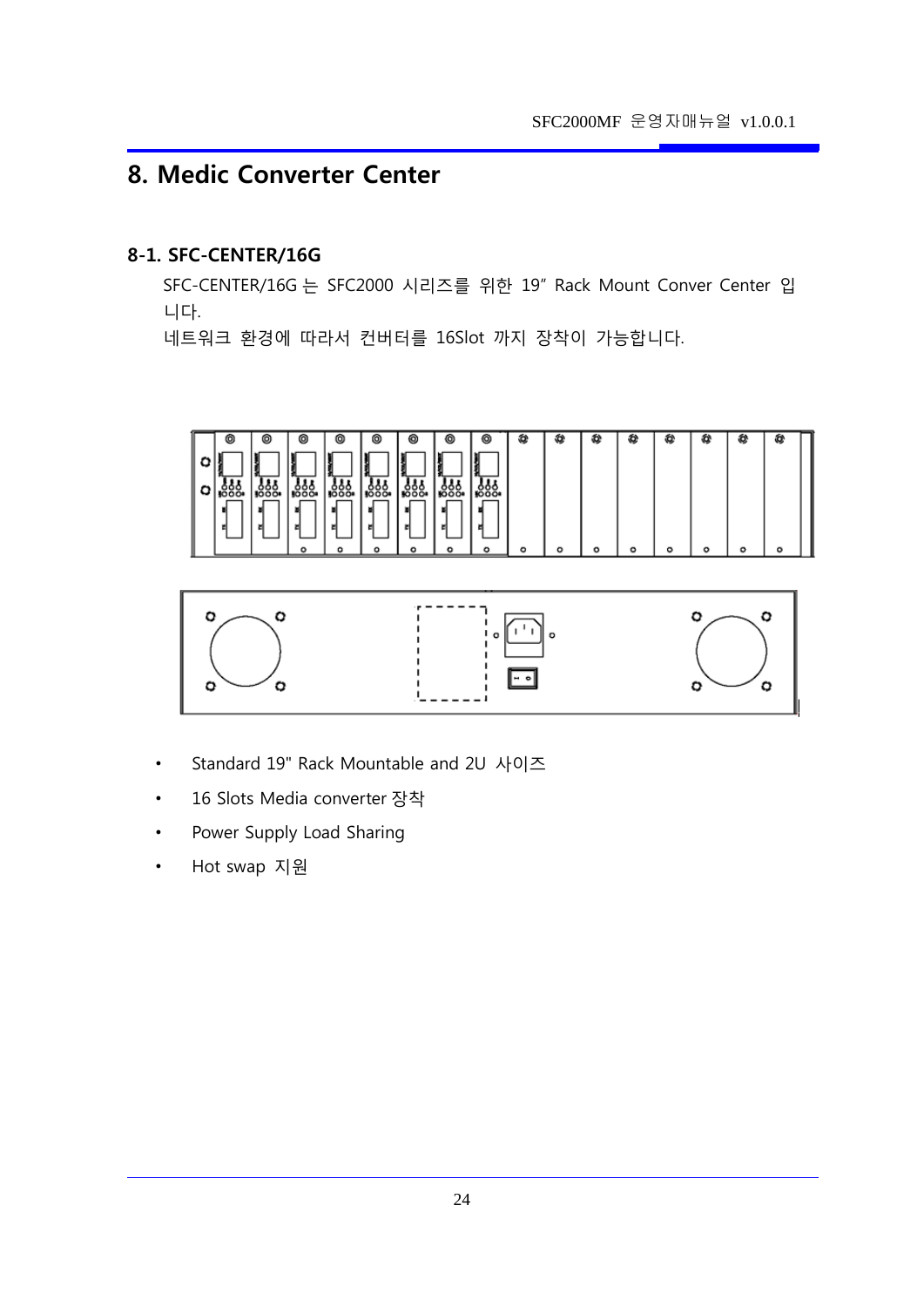#### **8-2. SFC-CENTER/16GD**

SFC-CENTER/16GD 는 SFC2000 시리즈를 위한 19" Rack Mount Conver Center 입니다.

네트워크 환경에 따라서 컨버터를 16Slot 까지 장착이 가능하며 안정적인 동작 을 위해 전원 이중화가 지원됩니다.





- Standard 19" Rack Mountable and 2U 사이즈
- 16 Slots Media converter 장착
- Power Supply Load Sharing
- 이중전원 공급방식
- Hot swap 지원
- SFC-CENTER/16GD 전원이중화